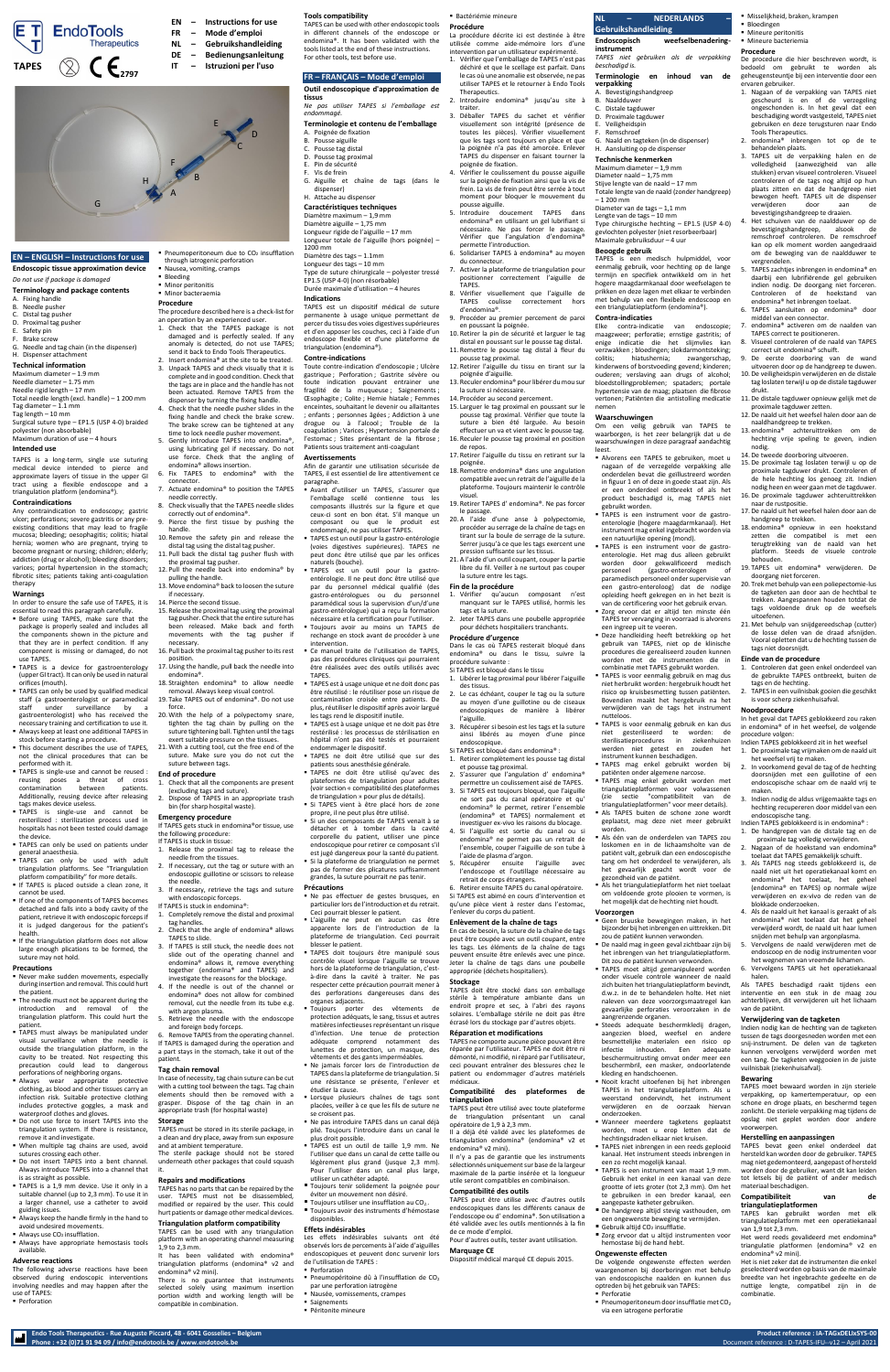## **Compatibiliteit van instrumenten**

TAPES kan gebruikt worden met andere endoscopie-instrumenten in de verschillende endoscoopkanalen of endomina®. Het gebruik ervan werd gevalideerd met de instrumenten die vermeld worden aan het einde van deze gebruikshandleiding.

Andere instrumenten testen vóór gebruik.

# **DE - DEUTSCH - Bedienungsanleitung**

# **Endoskopisches Gewebe-**

**Annäherungsinstrument**

*TAPES nicht verwenden, wenn die Verpackung beschädigt ist.*

# **Terminologie und Verpackungsinhalt**

- A. Befestigungsgriff B. Nadelpusher
- C. Distaler Tag-Pusher
- D. Proximaler Tag-Pusher
- E. Sicherheitspin
- **Feststellschraube**
- G. Nadel und Tag-Kette (im Spender) H. Anschluss am Spender

# **Technische Merkmale**

Jede Gegenanzeige für eine Endoskopie;<br>Magengeschwür: Perforation; schwere Magengeschwür; Perforation; schwere Gastritis oder jede Indikation, die zu einer Empfindlichkeit der Schleimhaut führen könnte; Blutungen, Ösophagitis; Kolitis; Hiatushernie; Schwangere oder Stillende oder Frauen, die schwanger werden wollen; Kinder; Senioren; Drogen- oder Alkoholabhängigkeit; Gerinnungsstörungen; Krampfadern; Portale Hypertension; Fibrotisch verändertes Gewebe; Patienten, die blutgerinnungshemmende Medikamente erhalten

- Vergewissern Sie sich, bevor Sie TAPES verwenden, dass die versiegelte Verpackung alle in der Abbildung angezeigten Teile enthält und dass diese sich in einwandfreiem Zustand befinden. Sollte ein Teil fehlen oder das Produkt beschädigt sein, TAPES nicht verwenden.
- Bei TAPES handelt es sich um ein Instrument für die Gastroenterologie (den oberen Magen-Darm-Trakt). TAPES darf daher nur über natürliche Öffnungen (Mund) verwendet werden.
- **E** TAPES darf daher nur durch qualifiziertes medizinisches Personal benutzt werden (Gastroenterologen oder medizinisch geschultes Personal unter Aufsicht eines Gastroenterologen), das die entsprechende Ausbildung und die Nutzungszertifizierung erhalten hat.
- Vor jedem geplanten Eingriff immer mindestens ein weiteres TAPES als Reserve auf Lager haben.
- Diese Anleitung behandelt den Gebrauch von TAPES, nicht die klinischen Verfahren, die mit den mit TAPES verwendeten Instrumenten realisiert werden können.
- **E TAPES** ist für den einmaligen Gebrauch bestimmt und darf nicht nochmals verwendet werden; eine Wiederverwendung birgt die Gefahr einer Kreuzkontamination zwischen den Patienten mit sich. Außerdem macht eine Wiederverwendung nach dem Lösen der Tags das Instrument nutzlos.
- Tapes ist für den einmaligen Gebrauch bestimmt und darf nicht resterilisiert werden; der in Krankenhäusern verwendete Sterilisierungsvorgang wurde nicht getestet und könnte das Instrument beschär

Maximaler Durchmesser – 1,9 mm Nadeldurchmesser – 1,75 mm Starre Nadellänge – 17 mm Gesamtnadellänge (außer Griff) –1200 mm Tag-Durchmesser – 1,1mm Tag-Länge - 10 mm Nahtart – Polyester geflochten EP1,5 (USP 4-0) (nicht absorbierbar)

Maximale Nutzungsdauer - 4 Stunden

# **Anzeigen**

TAPES ist ein für den einmaligen Gebrauch bestimmtes langlebiges Nahtinstrument, das dazu dient, Wände im oberen Magen-Darm-Trakt mithilfe eines flexiblen Endoskops und einer Triangulationsplattform (endomina®) zu durchbohren und zu verbinden.

#### **Gegenanzeigen**

#### **Warnhinweise**

Um eine sichere Anwendung von TAPES zu gewährleisten, sollten Sie diesen Abschnitt sorgfältig lesen.

- TAPES darf nur an Patienten unter Vollnarkose eingesetzt werden.
- TAPES darf nur mit Triangulationsplattformen für Erwachsene verwendet werden (weitere Details im Abschnitt "Kompatibilität der Triangulationsplattformen").<br>Wenn TAPES auße
- Wenn TAPES außerhalb des Reinraumbereichs gebracht wurde, darf es nicht mehr eingesetzt werden.
- Wenn sich eine der Komponenten von TAPES ablöst und in die Körperhöhle des Patienten fällt, diese mit einer endoskonischen Zange entfernen, wenn sie als gefährlich für die Gesundheit des Patienten gilt.
- Wenn die Triangulationsplattform nicht in der Lage ist, ausreichend große Knicke zu bilden, kann die Naht nicht halten.

#### **Sicherheitsvorkehrungen**

- Keine unsanften Bewegungen machen, insbesondere bei der Einführung oder beim Entfernen. Dies könnte den Patienten verletzen.
- Die Nadel darf bei der Einführung in die Triangulationsplattform auf keinen Fall herausschauen. Dies könnte den Patienten verletzen.
- TAPES muss stets unter visueller Kontrolle gehandhabt werden, wenn sich die Nadel außerhalb der Triangulationsplattform, d. h. in der zu behandelnden Körperhöhle befindet. Eine Nichteinhaltung dieser Sicherheitsvorkehrung kann zu gefährlichen Perforationen benachbarter Organe führen.
- Immer passende Schutzkleidung tragen, da Blut, Gewebe und anderen Infektionsmaterialien ein Infektionsrisiko darstellen. Zur passenden Schutzkleidung gehören insbesondere Schutzbrille, Maske,<br>Kleidung und wasserabweisende und wasserabweisende Handschuhe.
- Die Einführung von TAPES in die Triangulationsplattform niemals forcieren. Wenn ein Widerstand auftritt, TAPES entfernen und der Ursache nachgehen.
- Wenn mehrere Tag-Ketten platziert werden, darauf achten, dass sich die Nähfäden nicht kreuzen.
- TAPES nicht in einen bereits gefalteten Kanal einführen. TAPES stets in einen möglichst geraden Kanal einführen.
- TAPES ist ein Instrument der Größe 1,9 mm. und darf nur in einem Kanal dieser Größe oder leicht darüber (bis 2,3 mm) verwendet werden. Um TAPES in einem breiteren Kanal zu verwenden, einen geeigneten Katheter verwenden.
- Den Griff immer gut festhalten, um eine unerwünschte Bewegung zu verhindern.
- Stets eine CO<sub>2</sub>-Insufflation verwenden.
- Stets Hämostaseinstrumente bereit halten

#### **Unerwünschte Nebenwirkungen** Folgende unerwünschte Nebenwirkungen

wurden beim Durchbohren mit endoskopischen Nadeln beobachtet und können daher auch beim Einsatz von TAPES auftreten:

■ Perforation ■ Pneumoperitoneum aufgrund der CO<sub>2</sub>-

- Insufflation durch eine iatrogene Perforation ▪ Übelkeit, Erbrechen, Krämpfe
- Blutungen ▪ Geringfügige Bauchfellentzündung
- Geringfügige Bakteriämie

# **Verfahren**

Das hier beschriebene Verfahren dient als Gedächtnishilfe für den Einsatz durch einen erfahrenen Nutzer.

- 1. Sicherstellen, dass die Verpackung von TAPES nicht gerissen und perfekt versiegelt ist. Sollte ein Mangel beobachtet werden, das TAPES nicht benutzen und an Endo Tools Therapeutics zurücksenden.
- 2. endomina® bis zu der zu behandelnden Stelle einführen. 3. TAPES aus dem Beutel holen und visuell auf Vollständigkeit prüfen (alle Teile vorhanden). Visuell sicherstellen, dass sich
- die Tags noch an ihrem Platz befinden und der Griff nicht ausgelöst wurde. TAPES durch Drehen des Befestigungsgriffs aus dem Spender holen. 4. Das Gleiten des Nadelpushers am
	- Befestigungsgriff sowie die<br>Feststellschraube prüfen. Die Feststellschraube prüfen. Die Feststellschraube kann jederzeit enger angezogen werden, um den Nadelpusher zu arretieren.
- 5. TAPES vorsichtig, ggf. mittels eines Gleitgels in endomina® einführen. Den Durchgang nicht forcieren. Sicherstellen, dass die Winkelstellung der endomina® die Einführung zulässt.
- 6. TAPES mittels des Verbinders mit endomina® verbinden.
- endomina® aktivieren, um die TAPES-Nadel richtig zu positionieren.
- 8. Visuell sicherstellen, dass die TAPES-Nadel richtig aus endomina® hinausgleitet.
- Die erste Wanddurchbohrung durch Schieben des Griffs durchführen. 10. Sicherheitspin entfernen und distalen Tag
- durch Schieben des distalen Tag-Pushers loslassen.
- 11.Distalen Tag-Pusher wieder mit dem proximalen Tag-Pusher gleichstellen.
- 12.Nadel durch Ziehen am Nadelgriff aus dem Gewebe nehmen.
- 13. endomina® zurückziehen, um der Naht ggf. Spiel zu geben.
- 14.Die zweite Wanddurchbohrung durchführen.
- 15. Proximalen Tag durch Schieben des proximalen Tag-Pushers loslassen. Sicherstellen, dass die gesamte Naht wirklich losgelassen wurde. Bei Bedarf eine Hin- und Herbewegung mit dem Tag-Pusher durchführen.
- 16. Proximalen Tag-Pusher in Ruheposition zurückschieben.
- 17.Nadel durch nochmaliges Ziehen am Griff aus dem Gewebe entfernen.
- 18. endomina® in die richtige Winkelstellung zurückbringen, um die Plattform-Nadel herausziehen zu können. Stets die visuelle Kontrolle erhalten.
- 19. TAPES aus endomina® zurückziehen. Den Durchgang nicht forcieren.
- 20.Die Tag-Kette mithilfe einer Polypektomieschlinge durch Ziehen an der Nahtball anziehen. Anziehen, bis die Tags einen ausreichenden Druck auf die Wände ausüben.
- 21.Den freien Fadenteil mithilfe eines scharfen Instruments abschneiden. Genau darauf achten, die Naht zwischen den Tags nicht zu durchtrennen.

#### **Verfahrensende**

- 1. Sicherstellen, dass von dem verwendeten TAPES, außer Tags und der Naht, kein Teil fehlt.
- 2. TAPES in einem für scharfe Instrumente geeigneten Krankenhausmüll entsorgen.

# **Notverfahren**

Sollte TAPES in endomina® oder im Gewebe stecken bleiben, folgendermaßen verfahren: Wenn TAPES im Gewebe stecken geblieben ist: 1. Proximalen Tag freisetzen, um die Nadel

aus dem Gewebe zu befreien. 2. Ggf. den Tag oder die Naht mit einer

- Guillotine oder einer endoskopischen Schere durchtrennen, um die Nadel zu befreien. 3. Die so befreiten Tags und die Naht ggf. mit
- einer endoskopischen Zange zurückholen. Wenn TAPES in endomina® stecken geblieben ist:
- 1. Die Griffe vollständig von dem distalen und dem proximalen Tag zurückziehen.
- 2. Die Winkelstellung der endomina® so wählen, dass TAPES flüssig gleiten kann.
- 3. Wenn TAPES immer noch feststeckt, die Nadel nicht aus dem Operationskanal herauskommt und wenn die endomina® es zulässt, alles zusammen normal zurückziehen (endomina® und TAPES) und ex-vivo die Gründe für die Blockierung untersuchen.
- 4. Wenn die Nadel aus dem Kanal schaut oder wenn die endomina® nicht ganz herausgeholt werden kann, die Nadel mithilfe von Argonplasma aus ihrem Rohr heraustrennen.
- 5. Dann die Nadel mit dem Endoskop und dem für das Erfassen von Fremdkörpern genutzten Instrument herausholen.
- 6. Dann TAPES aus dem Operationskanal entfernen.

Wird TAPES im Verlauf des Eingriffs beschädigt und verbleibt ein Stück im Magen, dieses aus dem Körper des Patienten entfernen.

#### **Entfernung der Tag-Kette**

Bei Bedarf kann die Tagketten-Naht mit einem Schneidewerkzeug zwischen den Tags aufgeschnitten werden. Die Teile der Tag-Kette sollten dann mit einer Greifzange entfernt werden. Die Tag-Kette anschließend sachgerecht (mit den Krankenhausabfällen) entsorgen.

#### **Lagerung**

TAPES muss in seiner sterilen Verpackung bei Raumtemperatur an einem sauberen und trockenen, vor Sonneneinstrahlung geschützten Ort gelagert werden. Die sterile Verpackung darf bei der Lagerung nicht durch andere Gegenstände gequetscht werden.

#### **Reparatur und Änderungen**

TAPES enthält kein durch den Nutzer reparierbares Teil. TAPES kann durch den Nutzer weder auseinandergebaut, noch verändert noch repariert werden. Dies könnte Verletzungen beim Patienten hervorrufen oder anderes medizinisches Material beschädigen.

#### **Kompatibilität der Triangulationsplattformen**

TAPES kann mit jeder Triangulationsplattform benutzt werden, die einen Operationskanal von 1,9 bis 2,3 mm hat.

Es wurde bereits mit endomina® Triangulationsplattformen (endomina® v2 und endomina® v2 mini) geprüft.

Es gibt keine Garantie, dass Instrumente, die nur nach der maximalen Breite des Einführabschnitts und der Arbeitslänge ausgewählt wurden, in Kombination kompatibel sind.

# **Kompatibilität der Instrumente**

triangolazione Cook Medical :

Endo-flex :

TAPES kann mit anderen endoskopischen Instrumenten in verschiedenen Kanälen des Endoskops oder der endomina® verwendet werden.

Seine Verwendung wurde mit den am Ende dieser Bedienungsanleitung erwähnten Instrumenten geprüft.

Sie anderes Instrumente prüfen vor der Verwendung.

# **IT – ITALIANO – Istruzioni per l'uso**

148-23-165 - grasping device / Dispositif de préhension / grijpinstrument

Loop-cutter / Taglierine chirurgica Life Partners Europe :

filo guida Savary Olympus :

Steris Endoscopy :

Raptor US711177 - grasping device / Dispositif préhension / grijpinstrument

| Strumento endoscopico<br>approssimazione del tessuto<br>Non utilizzare TAPES se l'imballaggio è<br>danneggiato.                                                                                                                                                                                    | di |
|----------------------------------------------------------------------------------------------------------------------------------------------------------------------------------------------------------------------------------------------------------------------------------------------------|----|
| Terminologia e contenuto della<br>confezione<br>A. Impugnatura di fissaggio<br>B. Spingi ago<br>C. Spingi tag distale<br>D. Spingi tag prossimale<br>E. Spilla di sicurezza<br>F. Vite del freno<br>G. Ago e catena di tag (nel dispenser)<br>H. Attacco del dispenser                             |    |
| <b>Specifiche tecniche</b><br>Diametro massimo - 1,9 mm<br>Diametro ago - 1,75 mm<br>Lunghezza rigida dell'ago - 17 mm<br>Lunghezza totale dell'ago (eccetto<br>impugnatura) – 1.200 mm<br>Diametro dei tag - 1.1 mm<br>Lunghezza dei tag - 10 mm<br>Tipo di sutura chirurgica -poliestere tessuto |    |

STERILEED FK – Sterie (DAyud & Stright) DE – Steril (Ethylenoxyd) IT – Stérile (ossido di etilene)

EP1.5 (USP 4-0) (non riassorbibile) Durata massima di utilizzo – 4 ore

#### **Indicazioni**

TAPES è un dispositivo medico di sutura a lungo termine monouso da utilizzare per forare e suturare strati di tessuto nel tratto gastrointestinale superiore utilizzando un endoscopio flessibile e una piattaforma di triangolazione (endomina®).

#### **Controindicazioni**

Controindicazioni all'endoscopia; ulcera gastrica; perforazione; gastrite grave o qualsiasi indicazione che possa causare una fragilità della mucosa; sanguinamento; esofagite; colite; ernia iatale; donne in gravidanza, o che desiderano esserlo, in allattamento; bambini; anziani; dipendenza da droghe o alcool; disturbi della coagulazione; varici; ipertensione portale gastrica; aree fibrotiche; Pazienti sottoposti a terapia anticoagulante

#### **Avvertenze**

Leggere attentamente questo paragrafo per garantire l'utilizzo sicuro di TAPES.

- Prima di utilizzare TAPES accertarsi che l'imballaggio sigillato contenga tutti i componenti illustrati nella figura e che essi siano in buono stato. Se manca un componente o il prodotto è danneggiato, non utilizzare TAPES.
- TAPES è uno strumento per la gastroenterologia (tratto gastrointestinale superiore). Può essere utilizzato soltanto in
- orifizi naturali (bocca). strumento per la gastroenterologia. TAPES deve essere utilizzato da personale medico qualificato (un gastroenterologo o personale paramedico sotto la sorveglianza di un gastroenterologo) adeguatamente formato e in possesso della certificazione per utilizzarlo.
- Avere sempre a disposizione un dispositivo TAPES di ricambio prima di effettuare un intervento.
	- Questo manuale descrive l'utilizzo di TAPES e non le procedure cliniche che potrebbero essere realizzate con gli strumenti utilizzati con TAPES.
- TAPES è monouso e non deve quindi essere riutilizzato, risterilizzato o ricaricato: il riutilizzo può causare contaminazioni
- incrociate tra i pazienti; inoltre, riutilizzare TAPES dopo aver applicato i tag rende lo strumento inutile.
- TAPES è uno strumento monouso e non necessita quindi di essere risterilizzato: i procedimenti di sterilizzazione ospitalieri non sono stati testati e potrebbero quindi danneggiare il dispositivo.
- TAPES va utilizzato solo su pazienti in anestesia generale.
- TAPES va utilizzato unicamente con piattaforme di triangolazione per adulti (vedere il paragrafo "compatibilità con piattaforme di triangolazione" per maggiori dettagli).
- Se TAPES è posizionato fuori dell'area sterile, non può più essere utilizzato.
- Se uno dei componenti di TAPES si stacca e cade nella cavità corporea del paziente, utilizzare una pinza endoscopica per estrarre questo componente se si ritiene che sia pericoloso per la salute del paziente.
- Se la piattaforma di triangolazione non permette di ottenere pliche sufficientemente grandi, la sutura potrebbe non tenere.

#### **Precauzioni**

- Non effettuare movimenti bruschi, in particolare al momento dell'introduzione e dell'estrazione. Ciò potrebbe causare lesioni al paziente.
- Al momento dell'introduzione della piattaforma di triangolazione l'ago non può essere in nessun caso beante. Ciò potrebbe causare lesioni al paziente.
- TAPES va sempre maneggiato sotto controllo visivo quando l'ago si trova fuori della piattaforma di triangolazione, cioè nella cavità da trattare. Il non rispetto di tale precauzione può portare a perforazioni degli organi adiacenti.
- Indossare sempre indumenti di protezione adeguati, poiché sangue, tessuti e altri materiali infetti presentano un rischio di infezione. Una tenuta di protezione adeguata comprende in particolare occhiali di protezione, maschera, indumenti e guanti impermeabili.
- Non forzare mai l'introduzione di TAPES nella piattaforma di triangolazione. Se si incontra una resistenza, toglierlo e ricercarne la causa.
- In caso di posizionamento di varie catene di tag, controllare che i fili di sutura non si incrocino.
- Non introdurre TAPES in un canale già piegato. Introdurlo sempre in un canale il più possibile dritto.
- TAPES è uno strumento di 1,9 mm. Utilizzarlo unicamente in un canale di queste dimensioni o di dimensioni superiori (fino a 2,3 mm). Per utilizzarlo in un canale più largo, usare un catetere appropriato.

Sono stati osservati i seguenti effetti indesiderati al momento di interventi endoscopici che prevedevano il posizionamento di aghi e possono quindi verificarsi anche con TAPES: ▪ Perforazione

- Pneumotorace dovuto all'insufflazione di CO<sup>2</sup> con una perforazione iatrogena
- Nausea, vomito, crampi ■ Sanguinamento
- Peritonite minore
- Batteriemia minore
- **Procedura** La procedura descritta qui funge da check-list

# al momento di un intervento da parte di un operatore esperto.

- 1. Controllare che l'imballaggio di TAPES sia integro e perfettamente sigillato. In caso di anomalia, non utilizzare TAPES e restituirlo a Endo Tools Therapeutics.
- 2. Introdurre endomina® nel sito da trattare. 3. Estrarre TAPES dalle buste e verificarne visivamente l'integrità (presenza di tutti i componenti). Controllare visivamente che i tag siano al loro posto e l'impugnatura non sia stata avviata. Togliere TAPES dal dispenser ruotando l'impugnatura di fissaggio.
- 4. Verificare lo scorrimento dello spingi ago sull'impugnatura di fissaggio e la vite del freno. La vite del freno può essere stretta in qualsiasi momento per bloccare il movimento dello spingi ago.
- 5. Inserire delicatamente TAPES nell'endomina® usando del gel lubrificante, se necessario. Non forzare. Controllare che l'angolazione dell'endomina® permetta l'introduzione.
- 6. Fissare TAPES all'endomina® con il connettore.
- 7. Attivare endomina® per posizionare correttamente l'ago di TAPES.

8. Controllare visivamente che l'ago di TAPES scorra correttamente al di fuori

dell'endomina®.

9. Praticare il primo foro nella parete

spingendo l'impugnatura.

10. Togliere la spilla di sicurezza e sganciare il tag distale spingendo sullo spingi tag

distale.

11. Riposizionare lo spingi tag distale a livello

dello spingi tag prossimale.

12. Estrarre l'ago dal tessuto esercitando una trazione sull'impugnatura dell'ago. 13. Arretrare endomina® per allentare la

sutura, se necessario. 14. Effettuare il secondo foro.

15. Rilasciare il tag prossimale premendo sullo spingi tag prossimale. Verificare di aver rilasciato tutta la sutura. Se necessario, muovere avanti e indietro lo spingi tag. 16. Riportare lo spingi tag prossimale in

posizione di riposo.

17. Estrarre l'ago dal tessuto esercitando una

trazione sull'impugnatura.

18. Riportare endomina® in un'angolazione adatta a permettere l'estrazione dell'ago. Mantenere sempre il controllo visivo. 19. Estrarre TAPES dall'endomina. Non forzare. 20. Con l'aiuto di un'ansa per polipectomia, stringere la catena di tag tirando la palla chirurgico della sutura. Stringere finché i tag non esercitano una pressione adeguata

sui tessuti.

21. Con uno strumento tagliente, tagliare la parte libera del filo. Controllare di non

- Afferrare sempre saldamente l'impugnatura per evitare movimenti indesiderati.  $\blacksquare$  Usare sempre un'insufflazione al CO<sub>2</sub>.
- Disporre sempre di strumenti emostatici. test previo utilizzo sul paziente.

tagliare la sutura tra i tag. **Fine della procedura**

1. Controllare che non manchi alcun componente sui TAPES utilizzati, tranne i

#### **Effetti indesiderati EN – Tools compatibility FR – Compatibilité des outils**

tag e la sutura.

2. Smaltire TAPES nei rifiuti ospedalieri

taglienti.

**Procedura d'emergenza**

Nel caso in cui TAPES rimanga bloccato nell'endomina® o nel tessuto, seguire la

procedura seguente: Se TAPES è bloccato nel tessuto

1. Liberare il tag prossimale per liberare l'ago

dei tessuti.

2. Se necessario, tagliare il tag o la sutura con una ghigliottina o delle forbici

- endoscopiche per liberare l'ago. 3. Recuperare, se necessario, i tag e la sutura
- liberate con una pinza endoscopica.
- Se TAPES è bloccato nell' endomina®:
- 1. Rimuovere completamente le impugnature del tag distale e prossimale.
- 2. Accertarsi che l'angolazione dell'endomina® permetta lo scorrimento facilitato di TAPES.
- 3. Se TAPES è ancora bloccato e l'ago non esce dal canale operatorio e endomina® lo consente, togliere l'insieme piattaforma e TAPES e cercare le cause del blocco.
- 4. Se l'ago è uscito dal canale o endomina® non consente di estrarre l'insieme, tagliare l'ago dal tubo con argon plasma.
- 5. Recuperare quindi l'ago con l'endosconio e la strumentazione adatta a estrarre i copri estranei.
- 6. Togliere quindi TAPES dal canale operatorio.

Se TAPES dovesse danneggiarsi durante l'intervento e un pezzo dovesse restare nello stomaco, rimuoverlo dal corpo del paziente.

#### **Rimozione della catena di tag**

In caso di bisogno, la sutura della catena di tag può essere tagliata mediante uno strumento affilato, applicato tra i tag. Gli elementi della catena di tag possono poi essere rimossi con una pinza. Disporre della catena di tag in un cassonetto appropirato. (rifiuti ospedalieri).

#### **Conservazione**

TAPES va conservato nel suo imballaggio sterile a temperatura ambiente in un luogo pulito e asciutto, al riparo dai raggi del sole. Durante lo stoccaggio accertarsi che l'imballaggio sterile non venga schiacciato da altri oggetti.

#### **Riparazione e modifica**

TAPES non ha componenti che possono essere riparati dall'utilizzatore. TAPES non deve essere smontato, modificato, riparato dall'utilizzatore perché ciò potrebbe comportare lesioni nel paziente o danneggiare altri materiali medici.

#### **Compatibilità delle piattaforme di triangolazione**

TAPES può essere utilizzato con tutte le piattaforme di triangolazione con canale operatorio da 1,9 a 2,3 mm.

È stato già validato con endomina® pliattaforme de triangolazione (endomina® v2 e endomina® v2 mini).

Non esistono garanzie che gli strumenti scelti unicamente sulla base della larghezza massima della parte inserita e della lunghezza utile siano compatibili durante un utilizzo combinato.

#### **Compatibilità degli strumenti**

TAPES può essere usato con altri strumenti endoscopici nei vari canali dell'endoscopio o dell'endomina®.

È stato già validato con gli strumenti menzionati alla fine delle presenti istruzioni.

Per l'uso d'altri strumenti, si prega di fare un

**NL – Compatibiliteit van de** 

**instrumenten** 

**DE – Kompatibilität von** 

■ Endo Tools Therapeutics :

**Instrumenten** 

**IT – Compatibilità degli strumenti**

endomina® v2 and endomina® v2 mini triangulation platform / plateforme de triangulation / triangulatie platform / triangulationsplattform / piattaforma di

SGW-250-SD (ref G21962) - Savary guidewire / fil guide Savary / Savary-geleiddraad / Savary-

Führungsdraht / filo guida Savary

311100 - Savary guidewire / fil guide Savary / Savary-geleiddraad / Savary-Führungsdraht /

filo guida Savary

Crocodile forceps (ref NEX1422-C) - grasping device / Dispositif de préhension grijpinstrument / Greifvorrichtung / pinza Oval loop 6mm (ref NOE342212M-G) and Oval loop 10mm (ref NOE342213M-G) - Monofilament polypectomy snare / anse à polypectomie monofilament / Monofilamentpoliepectomie-lus / monofile Polypektomieschlinge / ansa per polipectomia

BENTECH Endoscopy / Ewald Bacher

monofilamento

Medizintechnik :

Greifvorrichtung / pinza

139-25-160 - Loop cutter / ciseaux endoscopiques / snijtang voor end-loops /

43002341 - Savary guidewire / fil guide Savary / Savary-geleiddraad / Savary-Führungsdraht /

FS-410 and 026339 - Loop cutter / ciseaux endoscopiques / snijtang voor end-loops /

Loop-cutter / Taglierine chirurgica

Greifvorrichtung / pinza

**EN - Symbols used FR - Symboles utilisés NL - Gebruikte symbolen**

**DE - Symbole**

 $\mathbf{H}$ 

 $\mathbb{Z}$ 

**SN** 

**IT – Simboli utilizzati**

EN – Consult Instruction for use FR – Consulter le manuel

d'utilisation

NL – Gebruiksaanwijzing

raadplegen

DE – Gebrauchsanweisung

beachten

IT – Consultare le istruzioni per

l'uso

EN – Do not reuse FR – Ne pas réutiliser NL – Niet herbruiken DE – Nicht wiederverwenden IT – Non riutilizzare

EN – Sterile (Ethylene oxyde) FR – Stérile (oxyde d'éthylène)

EN – Caution FR Attention NL – Waarschuwing DE – Vorsicht IT - Attenzione EN – Serial number FR – Numéro de série NL – Serienummer DE – Seriennummer IT – Numero di serie

EN – Keep away from direct sun

exposure

FR – Ne pas exposer aux rayons

du soleil

NL – Niet blootstellen aan

zonlicht

DE – Vor Sonneneinstrahlung

schützen

IT – Non esporre ai raggi del sole EN – Keep in a dry location FR – Stocker dans un endroit sec NL – Bewaren op een droge

plaats

DE – Trocken lagern

IT – Conservare in un luogo

asciutto

EN – Do not use if package is

damaged

FR – Ne pas utiliser si l'emballage est endommagé NL – Niet gebruiken als de verpakking beschadigd is DE – Nicht gebrauchen, wenn die Verpackung beschädigt ist! Non utilizzare l'imballaggio è danneggiato EN – Store at room temperature

(1-30°C)

FR – Entreposer à température

ambiante (1-30°C)  $30^{\circ}$ C  $\overline{NL}$  – Bewaar op kamertemperatuur (1-30°C) DE – bei Zimmertemperatur aufbewahren (1-30°C) - Immagazzinare temperatura ambiente (1-30°C) EN – MR safe (tag chain) FR – sûr pour IRM (chaîne de

tags)

NL – MR veilig (tagketen) DE – MR sicher (Tag-Kette) IT – sicuro RMI (catena di tag)

Product malfunction can be reported by e-mail to urgent@endotools.be. Please include your phone number in your e-mail.

Tout dysfonctionnement des produits peut être communiqué

par e-mail à

urgent@endotools.be. Veuillez indiquer votre numéro de téléphone dans l'e-mail. FR



Bei Funktionsstörungen der Produkte können Sie Meldung erstatten unter urgent@endotools.be. Geben Sie bitte in der e-Mail Ihre Telefonnummer an.

Un malfunzionamento del prodotto può essere comunicato per mail a urgent@endotools.be. Nella mail indicare il proprio numero di telefono.

EN

MR

 $1^{\circ}$ c $\Lambda$ 

 $\bigotimes$ 

DE

IT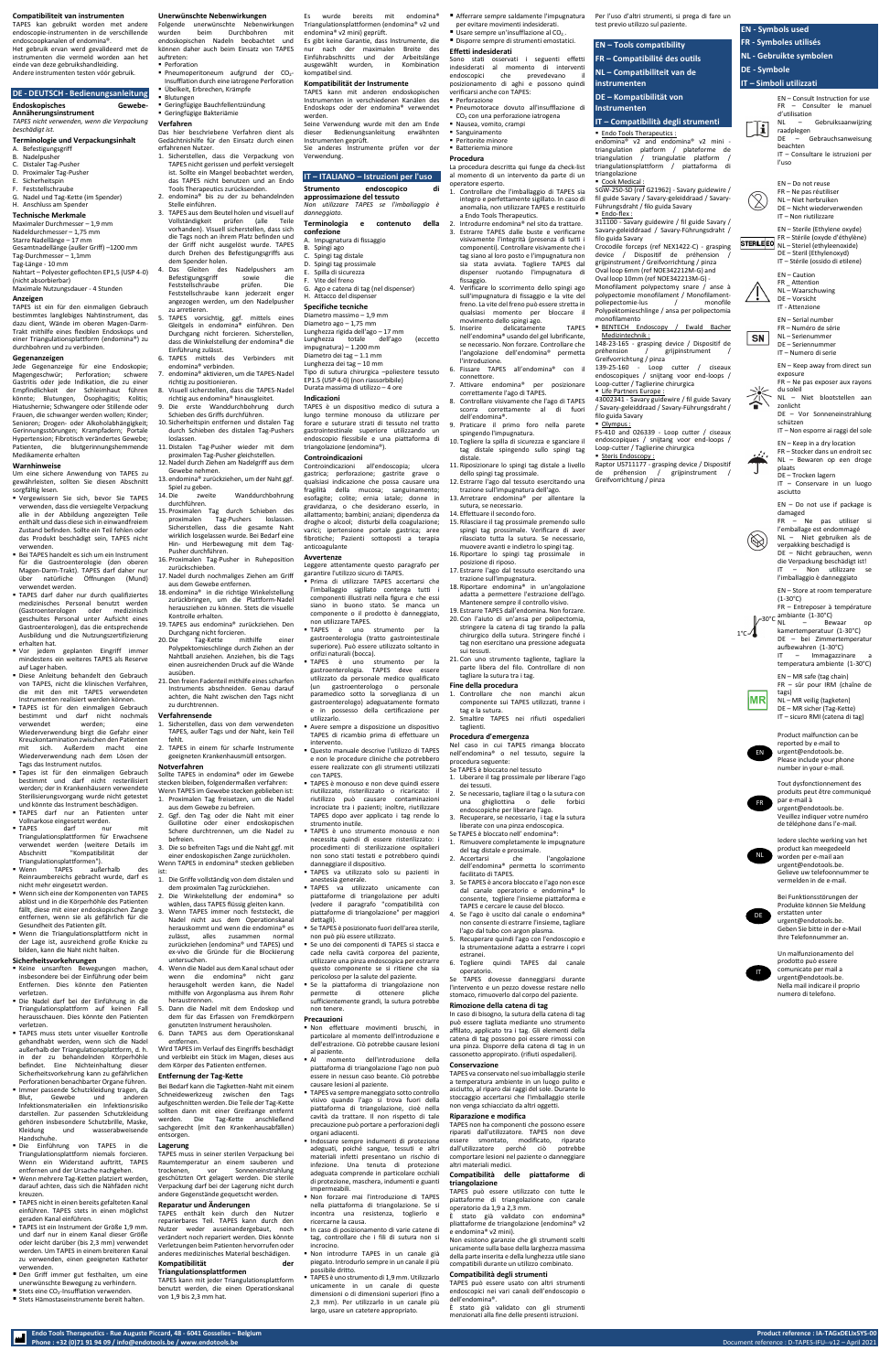**Endo Tools Therapeutics - Rue Auguste Piccard, 48 - 6041 Gosselies – Belgium Product reference : IA-TAGxDELIxSYS-00 Phone : +32 (0)71 91 94 09 / info@endotools.be / www.endotools.be** Document reference : D-TAPES-IFU--v12 – April 2021

# **EN – ENGLISH – Instructions for use**

# **Endoscopic tissue approximation device**

# *Do not use if package is damaged*

# **Terminology and package contents**

- Fixing handl Needle pusher
- Distal tag pushe
- Proximal tag pusher
- M. Safety pin
- N. Brake screw
- O. Needle and tag chain (in the dispenser) P. Dispenser attachment

# **Technical information**

- Maximum diameter 1.9 mm Needle diameter – 1.75 mm Needle rigid length – 17 mm Total needle length (excl. handle) – 1 200 mm Tag diameter – 1.1 mm
- Tag length 10 mm Surgical suture type – EP1.5 (USP 4-0) braided
- polyester (non absorbable)
- Maximum duration of use 4 hours

# **Intended use**

TAPES is a long-term, single use suturing medical device intended to pierce and approximate layers of tissue in the upper G tract using a flexible endoscope and a triangulation platform (endomina®).

# **Contraindications**

Any contraindication to endoscopy; gastric ulcer; perforations; severe gastritis or any preexisting conditions that may lead to fragile mucosa; bleeding; oesophagitis; colitis; hiatal hernia; women who are pregnant, trying to become pregnant or nursing; children; elderly; addiction (drug or alcohol); bleeding disorders; varices; portal hypertension in the stomach; fibrotic sites; patients taking anti-coagulation therapy

# **Warnings**

In order to ensure the safe use of TAPES, it is essential to read this paragraph carefully.

- **E** Before using TAPES, make sure that the package is properly sealed and includes all the components shown in the picture and that they are in perfect condition. If any component is missing or damaged, do not use TAPES. **· TAPES** is a device for gastroenterology
- (upper GI tract). It can only be used in natural orifices (mouth).
- **TAPES can only be used by qualified medical** staff (a gastroenterologist or paramedical staff under surveillance by gastroenterologist) who has received the necessary training and certification to use it. ■ Always keep at least one additional TAPES in
- stock before starting a procedure. ■ This document describes the use of TAPES,
- not the clinical procedures that can be performed with it. ■ TAPES is single-use and cannot be reused :
- reusing poses a threat of cross contamination between patients. Additionally, reusing device after releasing tags makes device useless.
- TAPES is single-use and cannot

- TAPES can only be used on patients under general anaesthesia.
- **EXAMES** can only be used with adult triangulation platforms. See "Triangulation platform compatibility" for more details.
- **If TAPES** is placed outside a clean zone, it cannot be used.
- If one of the components of TAPES becomes detached and falls into a body cavity of the patient, retrieve it with endoscopic forceps if it is judged dangerous for the patient's health.
- **.** If the triangulation platform does not allow large enough plications to be formed, the suture may not hold.

- Never make sudden movements, especially during insertion and removal. This could hurt the patient.
- The needle must not be apparent during the introduction and removal of the triangulation platform. This could hurt the patient.
- **E** TAPES must always be manipulated under visual surveillance when the needle is outside the triangulation platform, in the cavity to be treated. Not respecting this precaution could lead to dangerous perforations of neighboring organs.
- **E** Always wear appropriate protective clothing, as blood and other tissues carry an infection risk. Suitable protective clothing includes protective goggles, a mask and waterproof clothes and gloves.
- Do not use force to insert TAPES into the triangulation system. If there is resistance, remove it and investigate.
- When multiple tag chains are used, avoid sutures crossing each other.
- Do not insert TAPES into a bent channel. Always introduce TAPES into a channel that is as straight as possible.
- TAPES is a 1,9 mm device. Use it only in a suitable channel (up to 2,3 mm). To use it in a larger channel, use a catheter to avoid guiding issues.
- Always keep the handle firmly in the hand to avoid undesired movements.
- $\blacksquare$  Always use CO<sub>2</sub> insufflation.
- **E** Always have appropriate hemostasis tools available.

#### **Minor peritonitis** ▪ Minor bacteraemia

resterilized : sterilization process used in hospitals has not been tested could damage the device.

#### **Precautions**

#### **Adverse reactions**

It has been validated with endomina® triangulation platforms (endomina® v2 and endomina® v2 mini).

The following adverse reactions have been observed during endoscopic interventions involving needles and may happen after the use of TAPES:

■ Perforation

<u>ш</u>

- **Pneumothorax due to**  $CO<sub>2</sub>$  **insufflation** through iatrogenic perforation
- Nausea, vomiting, cramps

▪ Bleeding

## **Procedure**

The procedure described here is a check-list for an operation by an experienced user. 22. Check that the TAPES package is not damaged and is perfectly sealed. If any anomaly is detected, do not use TAPES; send it back to Endo Tools Therapeutics. 23. Insert endomina® at the site to be treated. 24.Unpack TAPES and check visually that it is complete and in good condition. Check that the tags are in place and the handle has not been actuated. Remove TAPES from the dispenser by turning the fixing handle.

- 25. Check that the needle pusher slides in the fixing handle and check the brake screw. The brake screw can be tightened at any time to lock needle pusher movement. 26.Gently introduce TAPES into endomina®,
- using lubricating gel if necessary. Do not use force. Check that the angling of endomina® allows insertion.
- 27. Fix TAPES to endomina® with the connector.
- 28. Actuate endomina® to position the TAPES needle correctly.
- 29. Check visually that the TAPES needle slides correctly out of endomina®.
- 30. Pierce the first tissue by pushing the handle.
- 31. Remove the safety pin and release the distal tag using the distal tag pusher. 32. Pull back the distal tag pusher flush with
- the proximal tag pusher. 33. Pull the needle back into endomina® by
- pulling the handle. 34. Move endomina® back to loosen the suture
- if necessary. 35. Pierce the second tissue.
- 36. Release the proximal tag using the proximal
- tag pusher. Check that the entire suture has been released. Make back and forth movements with the tag pusher if necessary.
- 37. Pull back the proximal tag pusher to its rest position.
- 38.Using the handle, pull back the needle into endomina®.
- 39. Straighten endomina® to allow needle removal. Always keep visual control. 40. Take TAPES out of endomina®. Do not use
- force 41. With the help of a polypectomy snare,
- tighten the tag chain by pulling on the suture tightening ball. Tighten until the tags exert suitable pressure on the tissues. 42. With a cutting tool, cut the free end of the
- suture. Make sure you do not cut the suture between tags.

# **End of procedure**

- 3. Check that all the components are present (excluding tags and suture).
- Dispose of TAPES in an appropriate trash bin (for sharp hospital waste).

# **Emergency procedure**

If TAPES gets stuck in endomina®or tissue, use the following procedure:

If TAPES is stuck in tissue: 4. Release the proximal tag to release the needle from the tissues.

- **I** No realice nunca movimientos repentinos, especialmente durante la inserción y la extracción, ya que podría causar lesiones al paciente.
- La aguja no debe estar a la vista durante la introducción y retirada de la plataforma de triangulación, ya que podría causar lesiones al paciente.
- TAPES debe manipularse siempre bajo supervisión visual cuando la aguja sobresale de la plataforma de triangulación dentro de la cavidad donde se lleva a cabo el tratamiento. Si no se respetan estas precauciones, se podrían producir perforaciones peligrosas de los órganos vecinos.
- **· Lleve siempre ropa de protección adecuada,** ya que la sangre y otros tejidos presentan riesgo de infección. Algunos ejemplos de ropa de protección apta son gafas protectoras, mascarilla y prendas y guantes impermeables.
- No aplique fuerza para insertar TAPES en el sistema de triangulación. Si encuentra resistencia, retire el instrumento y realice una exploración.
- Cuando utilice varias cadenas de suturas de fijación, evite que se entrecrucen.
- No inserte TAPES en un tubo doblado, procure siempre que el tubo esté lo más enderezado posible.
- TAPES es un instrumento con un diámetro de 1,9 mm. Utilícelo exclusivamente con tubos aptos (diámetro de hasta 2,3 mm). Si desea utilizarlo con un tubo de mayor diámetro, utilice una sonda para evitar problemas de guía.
- Sujete siempre el asa firmemente con la mano para evitar movimientos no deseados. Utilice siempre insuflación de CO<sub>2</sub>.
- 
- **Tenga siempre a mano los instrumentos** adecuados para la hemostasia.
- 5. If necessary, cut the tag or suture with an endoscopic guillotine or scissors to release the needle.
- 6. If necessary, retrieve the tags and suture with endoscopic forceps.
- If TAPES is stuck in endomina®:
- 7. Completely remove the distal and proximal tag handles.
- 8. Check that the angle of endomina® allows TAPES to slide.
- 9. If TAPES is still stuck, the needle does not slide out of the operating channel and endomina® allows it, remove everything together (endomina® and TAPES) and investigate the reasons for the blockage.
- 10. If the needle is out of the channel or endomina® does not allow for combined removal, cut the needle from its tube e.g. with argon plasma.
- 11. Retrieve the needle with the endoscope and foreign body forceps.
- 12. Remove TAPES from the operating channel. If TAPES is damaged during the operation and a part stays in the stomach, take it out of the patient.

#### **Tag chain removal**

In case of necessity, tag chain suture can be cut with a cutting tool between the tags. Tag chain elements should then be removed with a grasper. Dispose of the tag chain in an appropriate trash (for hospital waste)

#### **Storage**

TAPES must be stored in its sterile package, in a clean and dry place, away from sun exposure and at ambient temperature.

The sterile package should not be stored underneath other packages that could squash it.

#### **Repairs and modifications**

TAPES has no parts that can be repaired by the user. TAPES must not be disassembled, modified or repaired by the user. This could hurt patients or damage other medical devices.

#### **Triangulation platform compatibility**

TAPES can be used with any triangulation platform with an operating channel measuring 1,9 to 2,3 mm.

There is no guarantee that instruments selected solely using maximum insertion portion width and working length will be compatible in combination.

#### **Instruments compatibility**

TAPES can be used with other endoscopic tools in different channels of the endoscope or endomina®. It has been validated with the tools listed at the end of these instructions.

For other tools, test before use.

# **ES - ESPAÑOL - Modo de empleo**

**Instrumento de aproximación de tejidos con endoscopio**

# *No utilizar si el envase está dañado*

**Terminología y contenido del envase**

- A. Asa de fijación
- B. Émbolo de aguja C. Émbolo de sutura distal
- D. Émbolo de sutura proximal
- E. Cierre de seguridad
- F. Perno de freno
- G. Aguja y cadena de suturas de fijación (en el dispensador)
- H. Anclaje del dispensador
- **Información técnica**
- Diámetro máximo 1,9 mm

Diámetro de la aguja – 1,75 mm Longitud de la aguja en estado rígido – 17 mm Longitud total de la aguja (sin asa) – 1200 mm Diámetro de la sutura de fijación – 1,1 mm Longitud de la sutura de fijación – 10 mm Tipo de hilo de sutura quirúrgica – EP1.5 (USP 4-0) de poliéster trenzado (no reabsorbible)

#### Duración máxima de uso – 4 horas **Uso previsto**

TAPES es un producto sanitario de un solo uso a largo plazo pensado para perforar y unir capas hísticas en el tracto gastrointestinal superior en combinación con un endoscopio flexible y una plataforma de triangulación (endomina®).

#### **Contraindicaciones**

Diâmetro do tag – 1,1 mm Comprimento do tag  $-10$  mm

Casos en los que la endoscopia está contraindicada; úlcera gástrica; perforaciones; personas con gastritis grave o enfermedades preexistentes que las hagan propensas a fragilidad en las mucosas; hemorragia; esofagitis; colitis; hernia de hiato; mujeres embarazadas, que intentan concebir o en período de lactancia; menores de edad; personas de edad avanzada; personas con adicciones (estupefacientes o alcohol); trastornos hemorrágicos; varices; hipertensión portal en el estómago; zonas fibróticas; pacientes que reciben tratamientos anticoagulantes.

#### **Advertencias**

é um dispositivo para gastroenterologia (trato GI superior). Apenas pode ser usado em orifícios naturais

O TAPES apenas pode ser usado por pessoal médico qualificado (um gastroenterologista ou paramédico sob supervisão de um gastroenterologista) que tenha recebido a formação e certificação necessárias para a

Tenha sempre, pelo menos, um TAPES em armazém antes de iniciar o procedimento. Este documento descreve a utilização do TAPES, e não os procedimentos clínicos que

O TAPES é descartável e não pode ser reutilizado: a reutilização constitui uma ameaça de contaminação cruzada entre pacientes. Além disso, a reutilização do instrumento depois de libertar os tags torna-

O TAPES é descartável e não pode ser reutilizado: o processo de esterilização usado em hospitais não foi testado e pode

O TAPES apenas pode ser usado em pacientes submetidos a anestesia geral. ▪ O TAPES apenas pode ser usado com plataformas de triangulação para adultos. Ver "Compatibilidade com plataforma de triangulação" para saber mais detalhes. ▪ O TAPES não pode ser usado se for colocado

Se um dos componentes do TAPES se soltar e cair numa cavidade do corpo do paciente, recolha-o com fórceps endoscópicos se for considerado perigoso para a saúde do

■ Se a plataforma de triangulação não permitir a execução de aplicações de dimensão suficiente, a sutura poderá não resistir.

Pneumoperitoneum devido a insuflação de CO<sup>2</sup> pela perfuração iatrogénica

**E** Hemorragia ▪ Peritonite pequena ■ Bacteriemia pequena **Procedimento** 

no puede utilizarse.

- Si uno de los componentes de TAPES se desprende, cae en una cavidad corporal y se determina que entraña riesgos para la salud del paciente, retírelo con unas pinzas endoscópicas.
- Si la plataforma de triangulación no permite formar plicaturas de un tamaño suficiente, la sutura podría soltarse.

#### **Precauciones**

Se necessário, corte o tag ou a sutura com uma guilhotina endoscópica ou tesoura

Se necessário, recupere os tags e a sutura

2. Verifique se o ângulo da endomina® permite o deslize do TAPES.

Se o TAPES ainda estiver preso, se a agulha não deslizar para fora do canal de operação e se endomina® o permitir, remova tudo ao mesmo tempo (endomina® e TAPES) e

Se a agulha estiver fora do canal ou se endomina® não permitir a remoção combinada, corte a agulha do seu tubo, por

#### **Reacciones adversas**

- Con vistas a garantizar la seguridad en el uso de TAPES, es esencial leer con atención este apartado.
- Antes de utilizar TAPES, compruebe que el envase está herméticamente cerrado y contiene todos los componentes mostrados en la imagen en perfectas condiciones. Si algún componente falta o está dañado, no utilice TAPES.
- TAPES es un instrumento para la práctica de la gastroenterología (tracto gastrointestinal superior). Solo es apto para su uso en
- orificios naturales (boca). ▪ TAPES solo puede ser utilizado por personal médico cualificado (gastroenterólogos o personal paramédico bajo la supervisión de un gastroenterólogo) que haya recibido la formación y certificación pertinente a tal
- efecto. ▪ Antes de iniciar un procedimiento, procure tener siempre al menos una unidad de
	- TAPES de repuesto. Este documento describe el modo de empleo de TAPES, no los procedimientos clínicos que se pueden llevar a cabo con el
- producto. TAPES es un producto exclusivamente de un solo uso: la reutilización conlleva un riesgo de contaminación entre pacientes. Además, la reutilización del producto una vez aplicadas las suturas de fijación lo deja
- inservible. ▪ TAPES es de un solo uso y no se puede reesterilizar: no se han llevado a cabo pruebas del proceso de esterilización
- utilizado en hospitales con el producto, así que podría sufrir daños. **TAPES solo es apto para su uso en pacientes**
- que hayan recibido anestesia general.
- TAPES solo es apto para su uso con plataformas de triangulación para adultos. Para obtener información adicional al respecto, consulte el apartado «Compatibilidad con plataformas de triangulación».
- Si TAPES se sitúa fuera de una zona estéril, 2. Compruebe que el ángulo de endomina®

# ■ Bacteriemia leve

Las siguientes reacciones adversas se han observado durante intervenciones endoscópicas con agujas y podrían producirse tras utilizar TAPES:

- Perforación
- Neumoperitoneo derivado de insuflación con CO<sup>2</sup> a través de perforación yatrógena
- Náuseas, vómitos y espasmos ■ Hemorragia
- Peritonitis leve

# **Procedimento**

El procedimiento que se describe a continuación es una lista de verificación para

una operación llevada a cabo por un usuario experimentado. 1. Compruebe que el envase de TAPES no tiene daños y está herméticamente cerrado. Si detecta cualquier anomalía, no utilice TAPES; devuelva el producto a Endo Tools Therapeutics.

- 2. Inserte endomina® en la zona de tratamiento.
- 3. Saque TAPES del envase y compruebe visualmente que el producto está completo y en buenas condiciones. Compruebe que todas las suturas de fijación están en su sitio y que no se ha accionado el asa. Separe TAPES del dispensador girando el asa de fijación.
- 4. Asegúrese de que el émbolo de aguja se introduce en el asa de fijación y compruebe el perno de freno. El perno de freno se puede apretar en cualquier momento para bloquear el movimiento del émbolo de
- aguja.<br>5. Introduzca TAPES en endomina® suavemente. Si lo necesita, utilice un gel lubricante. No aplique fuerza. Compruebe que el ángulo de endomina® permite la inserción.

6. Fije TAPES a endomina® con el conector. Accione endomina® para colocar la aguja de TAPES en la posición correcta. Compruebe visualmente que la aguja de TAPES sale correctamente a través de

endomina®.

9. Presione el asa para perforar el primer

10. Retire el cierre de seguridad y aplique la sutura de fijación distal con el émbolo de

sutura distal.

11. Retire el émbolo de sutura distal hasta que quede a la misma altura que el émbolo de

sutura proximal.

12. Tire del asa para retraer la aguja hacia el

interior de endomina®.

13. Si lo necesita, mueva endomina® hacia

atrás para aflojar el hilo. 14. Perfore el segundo tejido.

15. Aplique la sutura de fijación proximal con el émbolo de sutura proximal. Compruebe que toda la sutura se haya soltado correctamente. Si es necesario, mueva el émbolo de sutura hacia atrás y hacia

delante.

16. Retraiga el émbolo de sutura proximal

hasta la posición inicial.

17.Utilice el asa para retraer la aguja hacia el

interior de endomina®.

tejido.

18. Enderece endomina® para poder retirar la aguja. Mantenga siempre control visual. 19. Saque TAPES de endomina®. No aplique

fuerza.

20. Con la ayuda de un asa de polipectomía, tire de la bola de ajuste de suturas para ceñir la cadena de suturas de fijación. Cíñala hasta que las suturas de fijación apliquen la presión adecuada a los tejidos. 21.Utilice un instrumento cortante para cortar el extremo suelto del hilo de sutura. Procure no cortar el hilo entre las suturas

de fijación. **Final del procedimiento**

1. Compruebe que todos los componentes están presentes (excepto las suturas de

fijación y el hilo).

2. Deseche TAPES en un contenedor de residuos adecuado (para residuos

hospitalarios punzocortantes). **Procedimiento de emergencia**

Si TAPES se atasca en tejidos:

Si TAPES se atasca en endomina® o en los tejidos, lleve a cabo el siguiente

procedimiento:

1. Suelte la sutura de fijación proximal para separar la aguja de los tejidos. 2. Si es necesario, corte la sutura de fijación o el hilo con una guillotina o tijeras endoscópicas para liberar la aguja. 3. Si es necesario, recoja las suturas de fijación y el hilo con unas pinzas

endoscópicas.

Si TAPES se atasca en endomina®:

1. Retire completamente las asas de las suturas de fijación distal y proximal.

permite el paso de TAPES.

- 3. Si TAPES sigue atascado y la aguja no sale del tubo operatorio, pero endomina® permite retirar ambos instrumentos (endomina® y TAPES) a la vez, retírelos e investigue los motivos del atasco.
- 4. Si la aguja está fuera del tubo o endomina® no permite retirar ambos instrumentos a la vez, corte la aguja para extraerla del tubo (p. ej., con láser de argón).
- 5. Retire la aguja con el endoscopio y unas pinzas para cuerpos extraños.
- 6. Retire TAPES del tubo operatorio.
- Si TAPES sufre daños durante la operación y una parte permanece en el estómago, extraiga dicha parte del cuerpo del paciente.

#### **Retirada de la cadena de suturas de fijación**

En caso de necesidad, el hilo de la cadena se puede cortar con un instrumento cortante entre las suturas de fijación. A continuación, se deberán retirar los elementos de la cadena de suturas de fijación con un instrumento prensil. Deseche la cadena de suturas de fijación en un contenedor de residuos adecuado (para residuos hospitalarios).

#### **Almacenamiento**

TAPES debe almacenarse dentro de su envase estéril en un lugar limpio y seco, no expuesto a la luz solar y a temperatura ambiente. El envase estéril no debe almacenarse bajo otros envases que puedan aplastarlo.

#### **Reparaciones y modificaciones**

TAPES no tiene partes que puedan ser reparadas por el usuario. El usuario no debe desmontar, modificar ni reparar TAPES. Hacerlo podría tener como resultado lesiones en los pacientes o daños en otros productos sanitarios.

#### **Compatibilidad con plataformas de triangulación**

TAPES se puede utilizar con cualquier plataforma de triangulación cuyo tubo operatorio tenga un diámetro de 1,9 a 2,3 mm. Su uso está validado con las plataformas de triangulación endomina® (endomina® v2 y endomina® v2 mini).

#### **Compatibilidad con instrumentos**

TAPES es apto para su uso con otros instrumentos endoscópicos en distintos tubos del endoscopio o con endomina®. Su uso está validado con los instrumentos que se indican al final de estas instrucciones.

Si desea utilizar otros instrumentos, pruébelos antes del uso.

**PT – PORTUGUÊS - Instruções de** 

**utilização**

**Instrumento endoscópico de** 

**aproximação do tecido**

*Não usar se a embalagem estiver danificada* **Terminologia e conteúdo da embalagem**

A. Pega de fixação B. Empurrador da agulha C. Empurrador de tag distal D. Empurrador de tag proximal E. Pino de segurança F. Parafuso do travão

G. Agulhas e corrente de tag (no dispensador)

H. Anexo do dispensador **Informação técnica** Diâmetro máximo – 1,9 mm Diâmetro da agulha – 1,75 mm Comprimento rígido da agulha – 17 mm Comprimento total da agulha (excluindo pega)

– 1 200 mm

Tipo de sutura cirúrgica – EP1.5 (USP 4-0)

poliéster trançado (não absorvível) Duração máxima da utilização – 4 horas

**Utilização prevista**

O TAPES é um dispositivo descartável de sutura a longo prazo, destinado a perfurar e unir tecidos no trato GI superior, com recurso a um endoscópio flexível e a uma plataforma de

triangulação (endomina®). **Contraindicações**

Qualquer contraindicação relativa a endoscópicos; úlcera gástrica; perfurações; gastrite severa ou qualquer condição préexistente que possa conduzir à fragilidade das mucosas; sangramento; esofagite; colite; hérnia de hiato; mulheres grávidas, a tentarem engravidar ou lactantes; crianças; idosos; dependências (de drogas ou álcool); transtornos da coagulação; varizes; hipertensão portal no estômago; áreas fibróticas; pacientes em terapia anticoagulante

**Avisos**

Para garantir a utilização segura do TAPES é essencial a leitura atenta deste parágrafo. ▪ Antes de usar o TAPES certifique-se de que a embalagem está devidamente selada e inclui todos os componentes indicados na figura e que estes estão em bom estado. Não utilize o TAPES se qualquer componente estiver em

falta ou danificado.

(boca).

sua utilização.

podem ser realizados com ele.

No se garantiza la compatibilidad de los instrumentos seleccionados solamente en función de la anchura y longitud operativa máxima de la sección para inserción. verificação para uma operação executada por 1. Verifique se a embalagem do TAPES não

o inutilizável.

danificar o instrumento.

fora de uma zona limpa.

paciente.

**Precauções**

- Nunca faça movimentos repentinos, especialmente durante a inserção e a remoção. Pode magoar o paciente.
- A agulha não deve ser visível durante a introdução e a remoção da plataforma de triangulação. Pode magoar o paciente. poderão esmagá-la. **Reparações e modificações** O TAPES não tem peças que possam ser
- O TAPES deve ser sempre manipulado sob vigilância visual quando a agulha estiver fora da plataforma de triangulação, na cavidade a ser tratada. O desrespeito desta precaução pode causar perfurações perigosas de órgãos próximos.
- Use sempre vestuário protetor, pois o sangue e outros tecidos acarretam risco de infeção. Vestuário protetor adequado inclui óculos de proteção, uma máscara e roupa e luvas à prova de água.
- Não faça uso da força para inserir o TAPES no sistema de triangulação. Se sentir resistência, remova e procure a causa.
- Se forem usadas várias correntes de tag, evite suturas cruzadas.
- Não inserir o TAPES num canal dobrado. Introduza sempre o TAPES num canal que seja o mais direito possível.
- TAPES num equipamento de 1,9 mm. Utilize apenas num canal adequado (até 2,3 mm). Para usar num canal mais largo, utilize um cateter para evitar questões de orientação.
- Segure a pega na mão sempre com firmeza para evitar movimentos indesejados.
- Utilize sempre insuflação de CO2.
- Tenha sempre à disposição equipamentos de hemóstase.

#### **Reações adversas**

As seguintes reações adversas foram observadas durante intervenções endoscópicas envolvendo agulhas e podem ocorrer após a utilização do TAPES:

▪ Perfuração

O procedimento descrito aqui é uma lista de

um utilizador experiente.

está danificada e está perfeitamente selada. Se for detetada alguma anomalia, não utilize o TAPES e devolva-o à Endo

Tools Therapeutics.

Náusea, vómitos, cólicas

2. Insira endomina® no local a ser tratado. 3. Retire o TAPES da embalagem e verifique se está completo e em bom estado. Verifique se os tags estão no seu lugar e se a pega não foi acionada. Remova o TAPES do dispensado girando a pega de fixação. 4. Verifique se o empurrador da agulha desliza para a pega de fixação e verifique o parafuso do travão. O parafuso de travão pode ser apertado em qualquer momento, para bloquear o movimento do

empurrador da agulha.

5. Insira suavemente o TAPES na endomina®, usando gel lubrificante se necessário. Não exerça força. Verifique se o ângulo da

endomina® permite a inserção. 6. Fixe o TAPES na endomina® no conector. 7. Ative endomina® para posicionar corretamente a agulha do TAPES. 8. Verifique visualmente se a agulha do TAPES desliza corretamente para fora da

plataforma.

9. Perfure o primeiro tecido empurrando a

pega.

10. Remova o pino de segurança e solte o tag distal usando o empurrador do tag distal. 11. Puxe para trás o fluxo do empurrador do tag distal com o empurrador do tag

proximal.

12. Puxe a agulha para endomina® puxando a

pega.

13. Move endomina® para trás para soltar a

sutura, se necessário. 14. Perfure o segundo tecido.

15. Solte o tag proximal usando o empurrador do tag proximal. Verifique se toda a sutura foi solta. Realize movimentos para atrás e para a frente com o empurrador de tag, se

necessário.

16. Puxe o empurrador do tag proximal para a

sua posição de descanso.

17. Com a pega, puxe novamente a agulha para

endomina®.

18. Endireite endomina® de triangulação para permitir a remoção da agulha. Mantenha

sempre o controlo visual.

19. Retire o TAPES da endomina®. Não exerça

força.

20. Com a ajuda de uma argola de polipectomia, aperte a corrente de tag puxando o bola que aperta a sutura. Aperte até os tags exercerem uma pressão

adequada nos tecidos.

21. Com um instrumento cortante, corte a extremidade solta da sutura. Certifique-se de que não corta a sutura entre tags.

**Fim do procedimento**

1. Verifique se todos os componentes estão presentes (exceto tags e sutura). 2. Elimine o TAPES num recipiente adequado (para resíduos hospitalares afiados). **Procedimento de emergência**

Se o TAPES ficar preso numa na endomina® ou tecido, realize o seguinte procedimento: Se o TAPES ficar preso no tecido:

1. Solte o tag proximal para libertar a agulha

dos tecidos.

para soltar a agulha.

com fórceps endoscópicos. Se o TAPES ficar preso na endomina®: 1. Remova completamente as pegas do tag

distal e proximal.

procure a causa do bloqueio.

exemplo, com plasma de árgon.

5. Recupere a agulha com o endoscópio e o fórceps que removeu o elemento estranho. 6. Remova o TAPES do canal de operação. Se o TAPES ficar danificado durante a operação e uma peça ficar no estômago, retire-a do

paciente.

**Remoção da corrente de tag**

Em caso de necessidade, a sutura da corrente de tag por ser cortada com um instrumento cortante entre os tags. Os elementos da corrente de tag deve ser removidos com uma pinça de preensão. Elimine a corrente de tag num recipiente adequado (para resíduos

hospitalares) **Armazenamento**

O TAPES tem de ser guardado na sua embalagem esterilizada, num local limpo e seco, protegido da exposição solar e à

temperatura ambiente.

A embalagem esterilizada não deve ser guardada por baixo de outras embalagens que

reparadas pelo utilizador. O TAPES não deve ser desmontado, modificado nem reparado pelo utilizador. Isso poderia causar ferimentos no paciente ou danos em outros equipamentos

médicos.

**Compatibilidade com plataforma de** 

**triangulação**

O TAPES pode ser usado com qualquer plataforma de triangulação com um canal de

operação entre 1,9 e 2,3 mm.

Foi validado com o endomina® plataforma de triangulação (endomina® v2 e endomina® v2

mini).

Não garantimos a compatibilidade em conjunto com instrumentos selecionados usando apenas a largura de porção de inserção máxima e comprimento de trabalho. **Compatibilidade com ferramentas** O TAPES pode ser usado com outras ferramentas endoscópicas em diferentes canais do endoscópio ou do endomina®. Foi validado com as ferramentas indicadas no

final destas instruções.

Teste outros instrumentos antes da utilização.

**CS – ČEŠTINA** – **Návod k použití Prostředek pro endoskopickou** 

**aproximaci tkáně**

*Nepoužívejte, pokud je obal poškozený.* **Terminologie a obsah balení**

A. Aretační rukojeť B. Pozicionér jehly

C. Pozicionér distální kotvičky D. Pozicionér proximální kotvičky

E. Bezpečnostní čep F. Brzdový šroub

G. Jehla a kotvička řetízek (v dávkovači)

H. Upevnění dávkovače **Technické údaje**

Maximální průměr – 1,9 mm Průměr jehly – 1,75 mm Rigidní délka jehly – 17 mm

Celková délka jehly (bez rukojeti) – 1 200 mm

Průměr kotvičky – 1,1 mm Délka kotvičky – 10 mm

Max. doba použití  $-4 h$ 

Druh chirurgické sutury – EP1.5 (USP 4-0)

splétaný polyester (nevstřebatelný)

# A B D C E F G H

# **EN – Instructions for use ES – Modo de empleo**

**PT – Instruções de utilização**

**CS – Návod k použití**

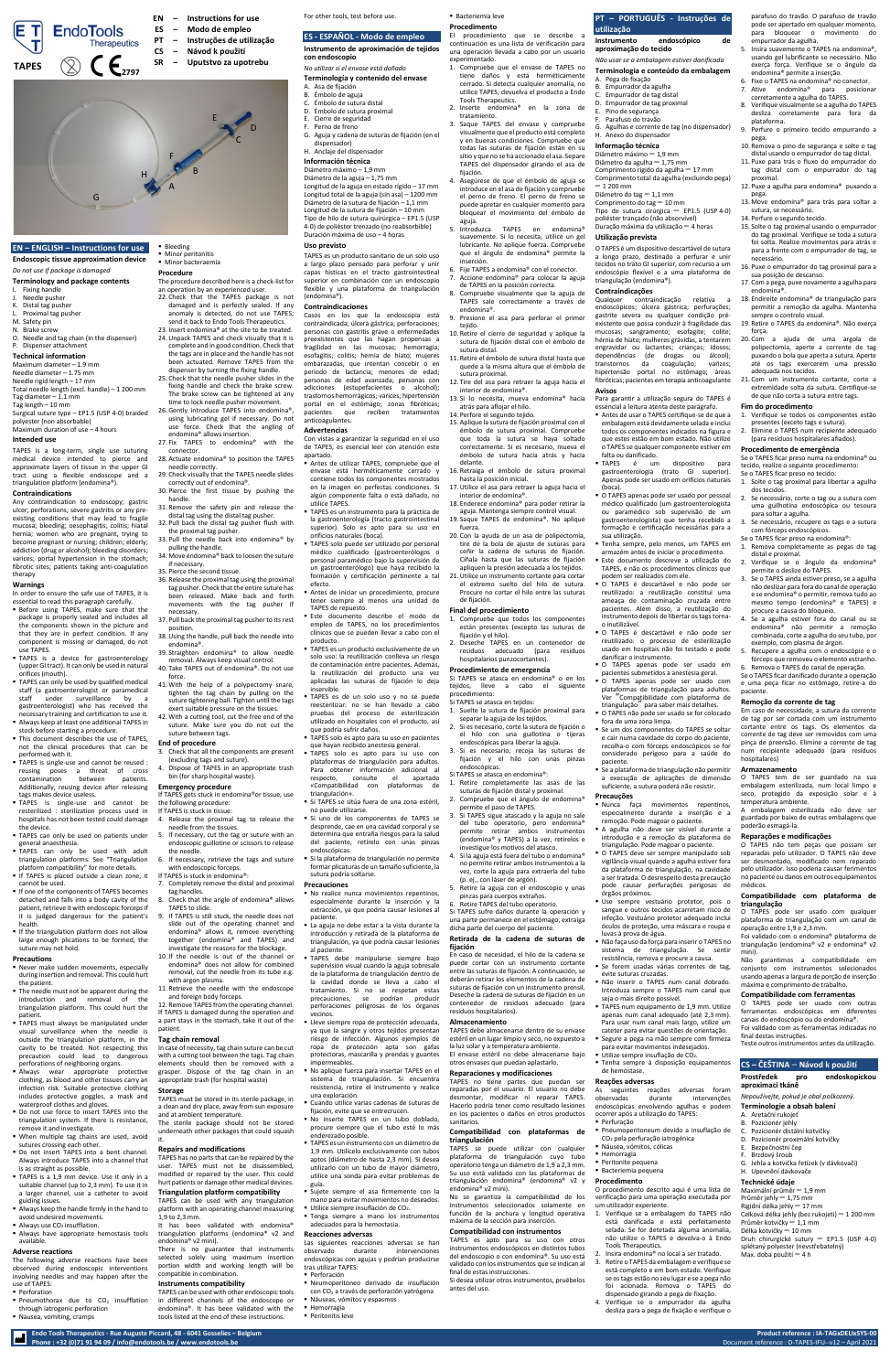



#### **Určené použití**

TAPES je prostředek pro dlouhodobé jednorázové použití určený k propíchnutí a spojení tkání v horním GI traktu pomocí flexibilního endoskopu a triangulační platformy (endomina®).

# **Kontraindikace**

Jakákoli kontraindikace pro endoskopii; žaludeční vřed; perforace; těžká gastritida nebo jakákoli již existující onemocnění, která můžou vést k fragilní sliznici; krvácení; ezofagitida; kolitida; hiátová hernie; ženy, které jsou těhotné, snaží se otěhotnět nebo kojí; děti; starší; závislost (drogy nebo alkohol); poruchy krvácení; varixy; portální hypertenze v žaludku; fibrotická místa; pacienti užívající antikoagulační léčbu

#### **Varování**

V zájmu zajištění bezpečného používání prostředku TAPES si důkladně přečtěte tento odstavec.

- Před použitím prostředku TAPES dbejte na to, aby byl obal řádně utěsněný, aby obsahoval veškeré komponenty uvedené na obrázku a aby komponenty byly v perfektním stavu. Prostředek TAPES nepoužívejte, pokud jakákoli z komponent chybí nebo je poškozená.
- Prostředek TAPES je určený pro gastroenterologii (horní GI trakt). Je určený k použití pouze v přirozených otvorech (ústa).
- Prostředek TAPES můžou používat výhradně zdravotničtí odborníci (gastroenterologové a nelékařský zdravotnický personál pod dohledem gastroenterologa), kteří mají nezbytné školení a certifikaci pro jeho používání.
- Před zahájením postupu mějte v záloze alespoň jeden další prostředek TAPES. ▪ Tento dokument obsahuje popis použití
- prostředku TAPES, nikoli klinické postupy, které s ním lze provádět. ▪ Prostředek TAPES je určený pro jednorázové
- použití a nelze jej používat opakovaně: opakované použití nese riziko zkřížené kontaminace mezi pacienty. Při opakovaném použití po uvolnění kotviček není prostředek použitelný.
- TAPES je jednorázový prostředek, který nelze opětovně sterilizovat: proces sterilizace používaný v nemocnicích nebyl testován a mohl by prostředek poškodit. ▪ Prostředek TAPES lze použít pouze na
- pacienty v celkové anestézii. ▪ Prostředek TAPES lze použít pouze s triangulačními platformami pro dospělé.
- Podrobnosti viz "Kompatibilita s triangulačními platformami". ▪ Nachází-li se prostředek TAPES mimo čistou oblast, nelze ho použít.
- Pokud se některá z komponent prostředku TAPES odpojí nebo spadne do tělesné dutiny pacienta, vytáhněte ji pomocí endoskopických kleští, vyhodnotíte-li situaci jako nebezpečnou pro zdraví pacienta.
- Neumožňuje-li triangulační platforma vytvoření dostatečně velkého zřasení, sutura nemusí držet správně.

- Perforace
- Pneumoperitoneum kvůli insuflaci CO<sup>2</sup> prostřednictvím iatrogenní perforace
- Žaludeční nevolnost, zvracení, křeče ■ Krvácení
- Méně závažná peritonitida
- Menší bakterémie

#### **Upozornění**

13. Bude-li to nutné, posuňte endomina® zpátky za účelem uvolnění sutury. 14. Propíchněte druhou tkáň.

- Neprovádějte nečekané pohyby, zejména během zavádění a vyndávání. Pacientovi by to mohlo způsobit újmu.
- Jehla nesmí být během zavádění a vyndávání triangulační platformy vidět. Pacientovi by to mohlo způsobit újmu.
- Manipulace s prostředkem TAPES musí být prováděna výhradně na základě kontroly pohledem, pokud se jehla nachází v ošetřované dutině mimo triangulační platformu. Nedbalost v tomto ohledu může vést k nebezpečným perforacím sousedních orgánů.
- Za všech okolností noste vhodný ochranný oděv. Například s krví a dalšími tkáněmi je spojené riziko přenosu infekce. Vhodný ochranný oděv zahrnuje ochranné brýle, masku a voděodolný oděv a rukavice.
- K zavádění prostředku TAPES do triangulačního systému nepoužívejte sílu. Narazíte-li na odpor, prostředek vyjměte a místo prověřte. ▪ Při použití více řetízků kotviček dbejte na to,
- aby nedošlo k vzájemnému křížení sutur. ▪ Prostředek TAPES nezavádějte do ohnutého kanálu. Prostředek TAPES zavádějte vždy do kanálu, který je co nejrovnější.
- Zkontrolujte přítomnost všech komponent (s výjimkou svorek a sutury).
- 2. Prostředek TAPES vyhoďte do odpovídající nádoby na odpad (na ostrý nemocniční odpad).

- Prostředek TAPES má 1,9 mm. Používejte ho pouze ve vhodném kanálu (až 2,3 mm). Budete-li ho chtít použít ve větším kanálu, pro eliminaci problémů s naváděním použijte katétr.
- Rukojeť mějte vždy pevně v ruce. Tím zamezíte nežádoucímu pohybu.
- Za všech okolností používejte insuflaci CO<sub>2</sub>.
- Vždy mějte k dispozici příslušné hemostatické nástroje.

## **Nežádoucí reakce**

Během endoskopických operací zahrnujících jehly byly pozorovány uvedené nežádoucí reakce, které se můžou objevit i po použití prostředku TAPES:

#### **Postup**

Zde popsaný postup představuje kontrolní seznam při operacích vykonávaných zkušeným uživatelem.

#### **Endoskopski** instrument **aproksimaciju tkiva** Nemojte upotrebljavati ako je pakovanje oštećeno

- 1. Zkontrolujte, zda obal prostředku TAPES není poškozený a zda je dokonale utěsněný. Objevíte-li jakoukoli anomálii, prostředek TAPES nepoužívejte; zašlete ho zpátky společnosti Endo Tools Therapeutics.
- 2. Zasuňte endomina® v ošetřovaném místě.
- 3. Rozpalte prostředek TAPES a pohledem zkontrolujte, zda je úplný a v dobrém stavu. Zkontrolujte, zda jsou kotvičky na místě a zda nebylo manipulováno s rukojetí. Otočením aretační rukojeti vyjměte prostředek TAPES z dávkovače.
- 4. Zkontrolujte, zda se pozicionér jehly zasunul do aretační rukojeti a zkontrolujte i brzdový šroub. Brzdový šroub lze kdykoli utáhnout a zamezit tak dalšímu pohybu pozicionéru jehly.
- 5. Opatrně zaveďte prostředek TAPES do endomina®. V případě potřeby použijte lubrikační gel. Nepoužívejte při tom sílu. Zkontroluite, zda úhel endomina® umožňuje zavedení.
- 6. Upevněte prostředek TAPES do endomina®pomocí spojky.
- 7. Manipulací s endomina® dosáhněte správné polohy jehly prostředku TAPES: 8. Pohledem zkontrolujte, zda se jehla
- prostředku TAPES vysunula správně. 9. Tlakem na jehlu propíchněte první tkáň.
- 10.Odstraňte bezpečnostní čep a uvolněte distální svorku pomocí pozicionéru distální svorky.
- 11. Vytáhněte pozicionér distální svorky lícující s pozicionérem proximální svorky.
- 12. Zatáhnutím za rukojeť vytáhněte jehlu zpátky do endomina®.

**TAPES** je instrument za gastroenterologiju (gornji gastrointestinalni trakt). Može se koristiti samo u prirodnim telesnim otvorima (usta). ▪ Instrument TAPES može primenjivati

iskliučivo kvalifikovano medicinsko osoblje (gastroenterolog ili bolničar pod nadzorom gastroenterologa) koje je dobilo neophodnu obuku i sertifikaciju da može da koristi ovaj instrument.

Ovaj dokument opisuje upotrebu instrumenta TAPES, a ne kliničke procedure koje se njime mogu izvršiti.

- 15.Uvolněte proximální svorku pomocí proximálního pozicionéru svorky. Zkontrolujte, zda došlo k uvolnění celé sutury. Bude-li to nutné, proveďte s pozicionérem sutury pohyb dozadu a dopředu.
- 16. Zatáhněte proximální pozicionér svorky zpátky do klidové polohy.
- 17. Pomocí rukojeti vytáhněte jehlu zpátky do endomina®.
- 18. endomina® narovnejte, abyste mohli vytáhnout jehlu. Vše neustále kontrolujte pohledem.
- 19. Vytáhněte prostředek TAPES z endomina®. Nepoužívejte při tom sílu.
- 20. Pomocí smyčky pro polypektomii utáhněte řetízek kotvičky zatažením za utahovací míč sutury. Pokračujte v utahování, dokud kotvičky nebudou vyvíjet dostatečný tlak na tkáně.
- 21. Pomocí řezného nástroje odstřihněte konec sutury. Dbejte na to, abyste nepřeřízli suturu mezi svorkami.

otkači i padne u telesni otvor pacijenta, izvucite je endoskopskim kleštima, ako se smatra opasnom po zdravlje pacijenta. Ako triangulaciona platforma ne dozvoljava

formiranje dovoljno velikih nabora, šav možda neće izdržati.

#### **Konec postupu**

## **Postup při mimořádné situaci**

Pokud se prostředek TAPES zasekne v endomina® nebo tkáni, postupujte následovně:

- Blaži oblik peritonitisa
- **·** Blaži oblik bakteriemije
- POKUD se prostředek TAPES zasekne v tkáni: 1. Uvolněním proximální kotvičky uvolněte jehlu z tkání.
- 2. Bude-li to nutné, jehlu uvolněte přeříznutím svorky či sutury endoskopickou gilotinou nebo nůžkami.
- 3. Bude-li to nutné, kotvičky a suturu vytáhněte endoskopickými kleštěmi.
- Pokud se prostředek TAPES zasekne v endomina®: 1. Zcela odstraňte rukojeti distální a
- proximální kotvičky.
- 2. Zkontrolujte, zda úhel endomina® umožňuje posun prostředku TAPES.
- 3. Pokud je prostředek TAPES stále zaseknutý, jehla se nevysouvá z operačního kanálu a endomina® to bude umožňovat, odstraňte všechno najednou (endomina® i prostředek TAPES) a prozkoumejte důvod zablokování. 4. Pokud se jehla nachází mimo kanál nebo
- endomina® neumožňuje kombinované odstranění, jehlu vyřízněte z trubičky například pomocí argonové plazmy.
- 5. Vytáhněte jehlu pomocí endoskopu a kleští na odstraňování cizích těles.
- 6. Odstraňte prostředek TAPES z operačního kanálu. Jestliže dojde během operace k poškození

prostředku TAPES a některá z částí zůstane v žaludku, z pacienta ji vyjměte.

# **Odstranění řetízku kotvičky**

Bude-li to nutné, suturu s řetízkovou kotvičkou lze mezi kotvičkami přeříznout řezacím nástrojem. Prvky řetízku kotvičky by měly být odstraněny pomocí grasperu. Řetízek kotvičky vyhoďte do odpovídající nádoby (na nemocniční odpad).

#### **Skladování**

Prostředek TAPES musí být skladován ve svém sterilním obalu, na čistém a suchém místě mimo dosah slunečních paprsků a za okolní teploty.

Sterilní obal by neměl být skladován pod ostatními obaly, které by ho mohly zmáčknout. **Opravy a modifikace**

Prostředek TAPES nedisponuje žádnými částmi, které by mohl opravit uživatel svépomocí. Prostředek TAPES nesmí být rozebírán, modifikován ani opravován uživatelem. Pacientovi by mohla být způsobena újma nebo by mohlo dojít k poškození jiných zdravotnických prostředků.

**Kompatibilita s triangulační platformou** Prostředek TAPES lze používat s libovolnou triangulační platformou, pokud operační kanál měří od 1,9 do 2,3 mm.

Validace byla provedena pro použití s triangulační platformou endomina® (endomina® v2 a endomina® v2 mini).

Nelze zaručit, že nástroje vybrané výhradně na základě maximální šířky zavedení a pracovní délky budou v kombinaci kompatibilní.

# **Kompatibilita s nástroji**

Prostředek TAPES lze použít s ostatními endoskopickými nástroji v různých kanálech endoskopu nebo s nástroji od endomina®. Validace byla provedena pro nástroje uvedené na konci tohoto návodu.

V případě dalšího přístroje vše před použitím otestujte.

# **SR – SRPSKI** – **Uputstvo za upotrebu**

### **Terminologija i sadržaj pakovanja**

- A. Drška za fiksiranje B. Potiskivač igle C. Potiskivač distalne spajalice D. Potiskivač proksimalne spajalice
- E. Osigurač
- Kočioni zavrtani
- G. Lanac igala i spajalica (u dozatoru) H. Priključak za dozator

### **Tehničke informacije**

Maksimalni prečnik – 1,9 mm Prečnik igle – 1,75 mm Rigidna dužina igle – 17 mm Ukupna dužina igle (ne uključujući dršku) – 1200 mm Prečnik spajalice – 1,1 mm Dužina spajalice – 10 mm Vrsta hirurškog konca – EP1.5 (USP 4-0) pleteni poliester (neupijajući) Maksimalno trajanje korišćenja – 4 sata

#### **Predviđena namena**

Instrument TAPES je dugotrajni, jednokratni medicinski instrument za ušivanje koji je predviđen za probadanje i aproksimaciju slojeva tkiva u gornjem gastrointestinalnom traktu koristeći fleksibilni endoskop i triangulacionu platformu (endomina®).

#### **Kontraindikacije**

Sve kontraindikacije na endoskopiju; čir na želucu; perforacije; teški oblik gastritisa ili sva već postojeća stanja koja mogu da dovedu do fragilne sluznice; krvarenje; ezofagitis; kolitis; hijatalna hernija; žene koje su trudne, pokušavaju da zatrudne ili koje doje; deca; starije osobe; zavisnost (droga ili alkohol); poremećaji u koagulaciji krvi; varikozne vene; portalna hipertenzija u stomaku; fibrotička mesta; pacijenti koji uzimaju terapiju protiv koagulacije

Raptor US711177 - grasping device instrumento prensil / dispositivo de aperto / Grasper / Instrument za hvatanje

#### **Upozorenja**

Kako bi se osigurala bezbedna upotreba instrumenta TAPES, izuzetno je važno da ovaj pasus pažljivo pročitate.

▪ Pre korišćenja instrumenta TAPES, proverite da li je pakovanje propisno zapečaćeno, da li

sadrži sve komponente prikazane na slici i da li su one u besprekornom stanju. Ako neka komponenta nedostaje ili je oštećena, nemojte koristiti instrument TAPES.

> STERILEEO PT – Estéril (óxido de etileno) CS – Sterilní (ethylenoxid) SR – Sterilno (etilen-oksid)

▪ Uvek čuvajte u rezervi barem jedan dodatni instrument TAPES pre nego što započnete proceduru.

- Instrument TAPES predviđen je za jednokratnu upotrebu i ne može se ponovo koristiti: ponovna upotreba predstavlja opasnost od unakrsne kontaminacije između pacijenata. Pored toga, ponovna upotreba ovog instrumenta nakon što su ispuštene spajalice čini ovaj instrument beskorisnim.
- Instrument TAPES je predviđen za jednokratnu upotrebu i ne može se ponovo sterilisati: proces sterilizacije koji se koristi u bolnicama nije ispitan i mogao bi oštetiti ovaj instrument.
- Instrument TAPES se može koristiti samo na pacijentima u opštoj anesteziji.
- Instrument TAPES može se koristiti isključivo sa triangulacionim platformama za odrasle osobe. Pogledajte "Kompatibilnost sa triangulacionim platformama" za više detalia.
- Ako se instrument TAPES stavi izvan čiste zone, ne može se koristiti. ▪ Ako se neka komponenta instrumenta TAPES

## **Mere predostrožnosti**

- Nikada nemojte činiti nagle pokrete, naročito tokom ubacivanja i izvlačenja instrumenta. Ovo bi moglo da povredi pacijenta. Igla se ne sme videti tokom ubacivania i
- izvlačenja triangulacione platforme. Ovo bi moglo da povredi pacijenta.
- **Instrumentom TAPFS mora se uvek rukovati** pod vizuelnim nadzorom kada je igla izvan triangulacione platforme, u telesnom otvoru kome je potrebna intervencija. Nepoštovanje ove mere predostrožnosti moglo bi da dovede do opasnih perforacija susednih organa.
- **·** Uvek nosite odgovarajuću zaštitnu odeću. pošto krv i druga tkiva nose rizik infekcije. Odgovarajuća zaštitna odeća obuhvata zaštitne naočare, masku i vodonepropusnu odeću i rukavice.
- Nemojte primenjivati silu da biste ubacili instrument TAPES u triangulacioni sistem. Ako se javi otpor, izvadite ga i ispitajte zbog čega.
- Kada se koristi više lanaca spajalica, ne dozvolite da se konci međusobno ukrštaju. ▪ Nemojte ubacivati instrument TAPES u iskrivljeni kanal. Uvek ubacujte instrument TAPES u kanal koji je prav koliko je to
- moguće. ▪ TAPES je instrument od 1,9 mm. Koristite ga samo u odgovarajućem kanalu (do 2,3 mm). Da biste ga koristili u većem kanalu, koristite kateter da biste izbegli probleme sa
- navođenjem. ▪ Uvek dršku čvrsto držite u ruci da biste sprečili nekontrolisane pokrete.
- $\blacksquare$  Uvek koristite CO<sub>2</sub> insuflaciju.
- Neka vam uvek budu pri ruci odgovarajući instrumenti za hemostazu.

#### **Neželjene reakcije**

Uočene su sledeće neželjene reakcije tokom endoskopskih intervencija koje podrazumevaju igle i one se mogu javiti i posle upotrebe instrumenta TAPES:

- **Perforacija** ■ Pneumoperitoneum usled CO<sub>2</sub> insuflacije kroz jatrogenu perforaciju
- Mučnina, povraćanje, grčevi **Kryareni**

# **Procedura**

Ovde opisana procedura predstavlja kontrolnu listu za operaciju koju obavlja iskusni stručnjak. 1. Proverite da pakovanje instrumenta TAPES nije oštećeno i da je besprekorno zapečaćeno. Ako se uoči bilo kakva nepravilnost, nemojte koristiti instrument TAPES; pošaljite ga nazad kompaniji Endo Tools Therapeutics.

- 2. Ubacite platformu endomina® na mesto na kome treba da se izvrši intervencija.
- 3. Otpakujte instrument TAPES i proverite vizuelno da je kompletan i u dobrom stanju. Proverite da su spajalice na mestu i da drška nije aktivirana. Skinite instrument TAPES sa dozatora okretanjem drške za fiksiranje.
- 4. Proverite da potiskivač igle može da klizne u dršku za fiksiranje i proverite kočioni zavrtanj. Kočioni zavrtanj u svakom trenutku može da se zategne kako bi se zaustavilo kretanje potiskivača igle.
- 5. Pažljivo ubacite instrument TAPES u platformu endomina®, koristeći gel za podmazivanje, ako je potrebno. Nemojte primenjivati silu. Proverite da ugao pod kojim je postavljena platforma endomina® dozvoljava ubacivanje.
- 6. Pričvrstite instrument TAPES na platformu endomina® pomoću konektora. 7. Aktivirajte platformu endomina® da biste
- ispravno pozicionirali iglu instrumenta TAPES.
- 8. Proverite vizuelno da TAPES igla pravilno isklizne iz platforme endomina®.
- 9. Probušite prvo tkivo guranjem drške. 10. Skinite osigurač i oslobodite distalnu
- spajalicu koristeći potiskivač distalne spaialice. 11. Povucite nazad potiskivač distalne spajalice
- tako da bude u ravni sa potiskivačem proksimalne spajalice. 12. Povucite iglu nazad u platformu endomina®
- povlačenjem drške. 13. Pomerite platformu endomina® nazad da
- biste olabavili šav, ako je potrebno. 14. Probušite drugo tkivo.
- 15.Oslobodite proksimalnu spajalicu pomoću potiskivača proksimalne spajalice. Proverite da je ceo konac oslobođen. Pomerajte potiskivač spajalice naprednazad, ako je potrebno.
- 16. Povucite potiskivač proksimalne spajalice nazad u početni položaj.
- 17. Pomoću drške, povucite iglu nazad u platformu endomina®.
- 18. Ispravite platformu endomina® da biste omogućili uklanjanje igle. Uvek održavajte vizuelnu kontrolu.
- 19. Izvadite instrument TAPES iz platforme endomina®. Nemojte primenjivati silu.

20. Pomoću petlje za polipektomiju, pritegnite lanac spajalica povlačenjem kugle za zatezanje konca. Pritežite dok spajalice ne izvrše odgovarajući pritisak nad tkivima.

ne odsečete konac između spajalica.

**Kraj procedure**

1. Proverite da su sve komponente prisutne (ne uključujući spajalice i konac). 2. Bacite instrument TAPES u odgovarajuću kantu za smeće (za oštar bolnički otpad).

**Procedura za hitne slučajeve**

Ako se instrument TAPES zaglavi u platformi endomina® ili u tkivu, primenite sledeću

proceduru:

Ako se instrument TAPES zaglavi u tkivu: 1. Otpustite proksimalnu spajalicu da biste

oslobodili iglu iz tkiva.

2. Ako je neophodno, odsecite spajalicu ili konac pomoću endoskopskog sekača ili makaza da biste oslobodili iglu. 3. Ako je neophodno, izvucite spajalice i konac pomoću endoskopskih klešta. Ako se instrument TAPES zaglavi u platformi

endomina®:

1. Potpuno skinite drške za distalne i

proksimalne spajalice.

2. Proverite da ugao pod kojim je postavljena platforma endomina® omogućava instrumentu TAPES da sklizne. 3. Ako je instrument TAPES i dalje zaglavljen, igla nije iskliznula iz operativnog kanala i platforma endomina® to dozvoljava, izvadite sve zajedno (platformu endomina® i instrument TAPES) i ispitajte

razloge blokiranja.

4. Ako je igla izvan kanala ili platforma endomina® ne dozvoljava zajedničko izvlačenje, odsecite iglu iz njene cevi, npr.

pomoću argonske plazme. 5. Izvucite iglu pomoću endoskopa i klešta za

strana tela.

6. Izvadite instrument TAPES iz operativnog

kanala.

Ako je instrument TAPES oštećen tokom operacije i deo ostane u stomaku, izvadite ga iz

pacijenta.

**Skidanje lanca spajalica**

U slučaju da je to neophodno, konac lanca spajalica može se odseći reznim instrumentom između spajalica. Elementi lanca spajalica zatim treba da se uklone hvatalikom. Bacite lanac spajalica u odgovarajuću kantu za smeće

(za bolnički otpad). **Skladištenje**

Instrument TAPES mora da se skladišti u sterilnom pakovanju, na čistom i suvom mestu, daleko od sunčeve svetlosti i na temperaturi

okoline.

Sterilno pakovanje ne treba da se skladišti ispod drugih kutija koje bi mogle da ga zgnječe.

**Popravke i modifikacije**

Instrument TAPES nema delova koje bi mogao da popravlja korisnik. Korisnik ne sme da rasklapa, modifikuje ili popravlja instrument TAPES. Ovo bi moglo da povredi pacijente ili da

ošteti druge medicinske uređaje.

**Kompatibilnost sa triangulacionim** 

**platformama**

21. Pomoću reznog instrumenta, odsecite slobodan kraj konca. Obratite pažnju da **ES – Símbolos utilizados PT - Símbolos usados**

Instrument TAPES može se koristiti sa bilo kojom triangulacionom platformom sa operativnim kanalom od 1,9 to 2,3 mm. Potvrđen je za upotrebu sa triangulacionim platformama endomina® (endomina® v2 i

endomina® v2 mini).

Nema garancije da će instrumenti izabrani isključivo na osnovu maksimalne širine i radne dužine umetnog dela biti kompatibilni u

kombinaciji.

**Kompatibilnost sa instrumentima** Instrument TAPES može da se koristi sa drugim endoskopskim instrumentima u različitim kanalima endoskopa ili platforme endomina®. Potvrđen je za upotrebu sa instrumentima

nabrojanim na kraju ovog uputstva.

Za druge instrumente, izvršite test pre

upotrebe.

**EN – Tools compatibility**

**ES – Compatibilidad com** 

**instrumentos**

# **PT** – **Compatibilidade com ferramentas**

**CS** – **Kompatibilita s nástroji**

**SR – Kompatibilnost sa** 

# **instrumentima**

- **Endo Tools Therapeutics:** endomina® v2, endomina® v2 mini triangulation platform / plataforma de triangulación / Plataforma de triangulação / Triangulační platforma / Triangulaciona platforma
- Cook Medical :

SGW-250-SD (ref G21962) - Savary guidewire / aguja guía Savary / Fio-guia Savary / Vodicí drát Savary / Savary žica-vođica ▪ Endo-flex :

311100 - Savary guidewire / aguja guía Savary / Fio-guia Savary / Vodicí drát Savary / Savary žica-vođica Crocodile forceps (ref NEX1422-C) - grasping device / instrumento prensil / dispositivo de aperto / Grasper / instrument za hvatanje Oval loop 6mm (ref NOE342212M-G) and Oval loop 10mm (ref NOE342213M-G) - Monofilament polypectomy snare / asa de polipectomía monofilamentosa / Argola de polipectomia monofilamentar / Jednovláknová

smyčka pro polypektomii / Monofilamentna petlja za polipektomiju BENTECH Endoscopy / Ewald Bacher Medizintechnik :

148-23-165 - grasping device / instrumento prensil / dispositivo de aperto / Grasper / instrument za hvatanje

139-25-160 - Loop cutter / instrumento cortante de bucle / Cortador de laços / Nůž k přeříznutí smyčky / Sekač petlje

Life Partners Europe :

43002341 - Savary guidewire / aguja guía Savary / Fio-guia Savary / Vodicí drát Savary / Savary žica-vođica

▪ Olympus :

FS-410 and 026339 - Loop cutter / instrumento cortante de bucle / Cortador de laços / Nůž k přeříznutí smyčky / Sekač petlje

**Steris Endoscopy:** 

**EN - Symbols used**

**CS - Použité symboly**

**SR – Korišćeni simboli**

EN – See instructions for use ES – Ver modo de empleo PT – Consultar as instruções de  $\lfloor i \rfloor$ utilização CS – Přečtěte si návod k použití SR – Pogledajte uputstvo za

upotrebu

EN – Caution ES – Precaución PT – Cuidado

CS – Upozornění SR – Pažnja

**SN** 

EN – Serial number ES – Número de serie PT – Número de série

CS – Výrobní číslo SR – Serijski broj

EN – Keep away from direct sun exposure

ES – Evitar la exposición directa a la luz solar

PT – Evitar a exposição solar direta

CS – Uchovávejte mimo přímé sluneční světlo SR – Držite daleko od direktne sunčeve svetlosti

EN – Keep in a dry location ES – Conservar en un lugar seco PT – Manter num local seco CS – Uchovávejte na suchém

místě SR – Čuvajte na suvom mestu

EN – Do not reuse ES – No reutilizar PT – Não reutilizar

CS – Nepoužívejte opakovaně SR – Nemojte ponovo koristiti

EN – Sterile (Ethylene oxyde) ES – Estéril (óxido de etileno)

EN – Do not use if package is

damaged

ES – No utilizar si el envase está

dañado

PT – Não usar se a embalagem

estiver danificada CS – Nepoužívejte, pokud je

obal poškozený

SR – Nemojte upotrebljavati ako je pakovanje oštećeno

EN – Store at room temperature (1-30°C) ES – Conservar a temperatura ambiente (1-30 °C) PT – Guardar à temperatura ambiente (1-30 °C) CS – Skladujte při teplotě místnosti (1–30°C) SR – Skladištite na sobnoj temperaturi (1-30°C)

EN – MR safe (tag chain) ES – Compatible con RM (cadena de suturas de fijación) PT – Seguro para MR (corrente

de tag)

CS – Bezpečné pro použití v prostředí MR (řetízek kotvičky) SR – Bezbedno u okruženju MR

(lanac spajalica)

Product malfunction can be

reported by e-mail to urgent@endotools.be. Please include your phone number in your e-mail.



pueden notificar por correo electrónico a urgent@endotools.be. Se ruega incluir el número de teléfono de contacto en el

correo electrónico.



mailem na adrese urgent@endotools.be. Do emailu uveďte i své telefonní číslo.



Neispravnost proizvoda može se prijaviti na sledeću e-adresu: urgent@endotools.be. Navedite svoj broj telefona u eporuci.

EN

|MR

 $1^{\circ}$ c $\sim$ 

30°C

 $\otimes$ 



SR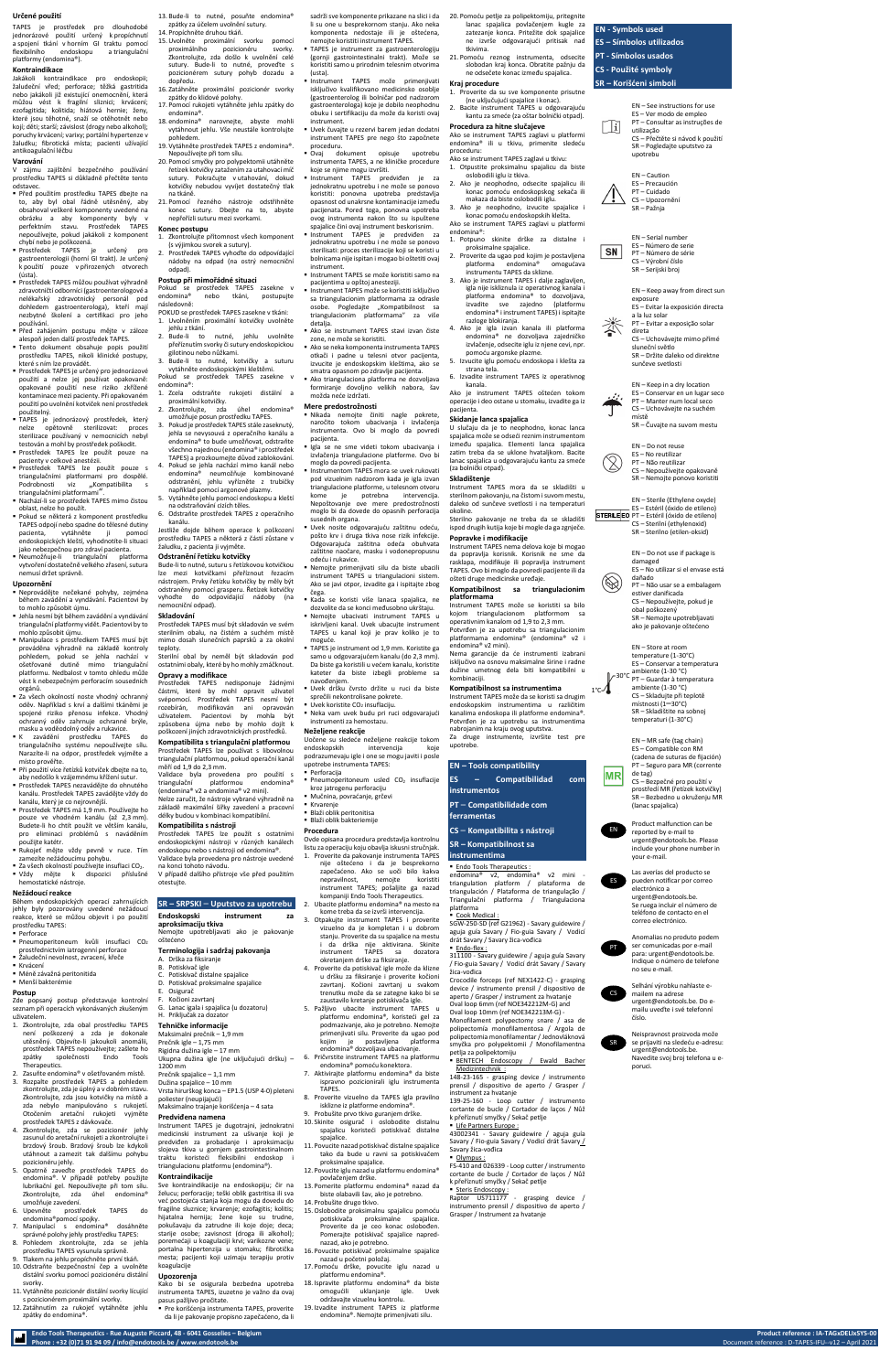**Endo Tools Therapeutics - Rue Auguste Piccard, 48 - 6041 Gosselies – Belgium Product reference : IA-TAGxDELIxSYS-00 Phone : +32 (0)71 91 94 09 / info@endotools.be / www.endotools.be** Document reference : D-TAPES-IFU-B--v12-2SR – April 2021 (NOT PUBLISHED YET)

# **EN – ENGLISH – Instructions for use Endoscopic tissue approximation device**

# *Do not use if package is damaged*

- **Terminology and package contents** A. Fixing handle
- B. Needle pushe
- Distal tag pusher
- D. Proximal tag pusher
- Safety pin
- Brake screw
- G. Needle and tag chain (in the dispenser)
- H. Dispenser attachment **Technical information**

- Maximum diameter 1.9 mm Needle diameter – 1.75 mm Needle rigid length – 17 mm Total needle length (excl. handle) – 1 200 mm
- Tag diameter 1.1 mm Tag length – 10 mm
- Surgical suture type EP1.5 (USP 4-0) braided
- polyester (non absorbable)
- Maximum duration of use 4 hours

# **Intended use**

TAPES is a long-term, single use suturing medical device intended to pierce and link layers of tissues together in the upper GI tract using a flexible endoscope and a triangulation platform (endomina®).

### **Contraindications**

- **Before using TAPES, make sure that the** package is properly sealed and includes all the components shown in the picture and that they are in perfect condition. If any component is missing or damaged, do not use TAPES.
- **EXTAPES** is a device for gastroenterology (upper GI tract). It can only be used in natural orifices (mouth).
- **TAPES can only be used by qualified medical** staff (a gastroenterologist or paramedical<br>staff under surveillance by a surveillance by gastroenterologist) who has received the necessary training and certification to use it. ■ Always keep at least one additional TAPES in
- stock before starting a procedure. ■ This document describes the use of TAPES not the clinical procedures that can be
- performed with it ■ TAPES is single-use and cannot be reused : reusing poses a threat of cross<br>contamination between patients. contamination Additionally, reusing device after releasing

Any contraindication to endoscopy; gastric ulcer; perforations; severe gastritis or any preexisting conditions that may lead to fragile mucosa; bleeding; oesophagitis; colitis; hiatal hernia; women who are pregnant, trying to become pregnant or nursing; children; elderly; addiction (drug or alcohol); bleeding disorders; varices; portal hypertension in the stomach; fibrotic sites; patients taking anti-coagulation therapy

# **Warnings**

In order to ensure the safe use of TAPES, it is essential to read this paragraph carefully.

- Never make sudden movements, especially during insertion and removal. This could hurt the patient.
- $\blacksquare$  The needle must not be apparent during the introduction and removal of the triangulation platform. This could hurt the patient.
- **E** TAPES must always be manipulated under visual surveillance when the needle is outside the triangulation platform, in the cavity to be treated. Not respecting this precaution could lead to dangerous perforations of neighboring organs.
- **E** Always wear appropriate protective clothing, as blood and other tissues carry an infection risk. Suitable protective clothing includes protective goggles, a mask and waterproof clothes and gloves.
- Do not use force to insert TAPES into the triangulation system. If there is resistance, remove it and investigate.
- When multiple tag chains are used, avoid sutures crossing each other.
- Do not insert TAPES into a bent channel. Always introduce TAPES into a channel that is as straight as possible.
- **TAPES** is a 1,9 mm device. Use it only in a suitable channel (up to 2,3 mm). To use it in a larger channel, use a catheter to avoid guiding issues.
- Always keep the handle firmly in the hand to avoid undesired movements.
- Always use CO<sub>2</sub> insufflation.
- Always have appropriate hemostasis tools available.
- **Pneumothorax due to**  $CO<sub>2</sub>$  **insufflation** through iatrogenic perforation ■ Nausea, vomiting, cramps
- **Bleeding**
- Minor peritonitis
- Minor bacteraemia

- tags makes device useless. **TAPES** is single-use and cannot be resterilized : sterilization process used in hospitals has not been tested could damage the device.
- **EXTERG** Can only be used on patients under general anaesthesia.
- **EXAMES** can only be used with adult triangulation platforms. See "Triangulation platform compatibility" for more details.
- **If TAPES** is placed outside a clean zone, it cannot be used.
- If one of the components of TAPES becomes detached and falls into a body cavity of the patient, retrieve it with endoscopic forceps if it is judged dangerous for the patient's health.
- **.** If the triangulation platform does not allow large enough plications to be formed, the suture may not hold.

## **Precautions**

#### **Adverse reactions**

The following adverse reactions have been observed during endoscopic interventions involving needles and may happen after the use of TAPES:

■ Perforation

# **Procedure**

The procedure described here is a check-list for an operation by an experienced user.

- 1. Check that the TAPES package is not damaged and is perfectly sealed. If any anomaly is detected, do not use TAPES; send it back to Endo Tools Therapeutics. 2. Insert endomina® at the site to be treated.
- 3. Unpack TAPES and check visually that it is complete and in good condition. Check that the tags are in place and the handle has not been actuated. Remove TAPES from the dispenser by turning the fixing handle.
- 4. Check that the needle pusher slides in the fixing handle and check the brake screw. The brake screw can be tightened at any time to lock needle pusher movement.
- 5. Gently introduce TAPES into endomina®, using lubricating gel if necessary. Do not use force. Check that the angling of endomina® allows insertion.
- Fix TAPES to endomina® with the connector.
- 7. Actuate endomina® to position the TAPES needle correctly.
- 8. Check visually that the TAPES needle slides correctly out of endomina®.
- 9. Pierce the first tissue by pushing the handle.
- 10. Remove the safety pin and release the distal tag using the distal tag pusher.
- 11. Pull back the distal tag pusher flush with the proximal tag pusher.
- 12. Pull the needle back into endomina® by pulling the handle.
- 13. Move endomina® back to loosen the suture if necessary.
- 14. Pierce the second tissue.
- 15. Release the proximal tag using the proximal tag pusher. Check that the entire suture has been released. Make back and forth movements with the tag pusher if necessary.
- 16. Pull back the proximal tag pusher to its rest position.
- 17.Using the handle, pull back the needle into endomina®.
- 18. Straighten endomina® to allow needle removal. Always keep visual control. 19. Take TAPES out of endomina®. Do not use
- force 20. With the help of a polypectomy snare ,
- tighten the tag chain by pulling on the suture tightening ball. Tighten until the tags exert suitable pressure on the tissues. 21. With a cutting tool, cut the free end of the suture. Make sure you do not cut the suture between tags.

Para obtener información adicional al<br>respecto. consulte el apartado respecto, consulte el apartado «Compatibilidad con plataformas de triangulación».

- **End of procedure** 1. Check that all the components are present
- (excluding tags and suture). 2. Dispose of TAPES in an appropriate trash bin (for sharp hospital waste).

# **Emergency procedure**

- La aguja no debe estar a la vista durante la introducción y retirada de la plataforma de triangulación, ya que podría causar lesiones al paciente.
- TAPES debe manipularse siempre bajo supervisión visual cuando la aguja sobresale de la plataforma de triangulación dentro de la cavidad donde se lleva a cabo el tratamiento. Si no se respetan estas precauciones, se podrían producir perforaciones peligrosas de los órganos vecinos.
- **· Lleve siempre ropa de protección adecuada,** ya que la sangre y otros tejidos presentan riesgo de infección. Algunos ejemplos de ropa de protección apta son gafas protectoras, mascarilla y prendas y guantes impermeables.
- No aplique fuerza para insertar TAPES en el sistema de triangulación. Si encuentra resistencia, retire el instrumento y realice una exploración.
- Cuando utilice varias cadenas de suturas de fijación, evite que se entrecrucen.
- No inserte TAPES en un tubo doblado, procure siempre que el tubo esté lo más enderezado posible.
- TAPES es un instrumento con un diámetro de 1,9 mm. Utilícelo exclusivamente con tubos aptos (diámetro de hasta 2,3 mm). Si desea utilizarlo con un tubo de mayor diámetro, utilice una sonda para evitar problemas de guía.
- Sujete siempre el asa firmemente con la mano para evitar movimientos no deseados. Utilice siempre insuflación de CO<sub>2</sub>.
- **Tenga siempre a mano los instrumentos**
- adecuados para la hemostasia.

Las siguientes reacciones adversas se han observado durante intervenciones endoscópicas con agujas y podrían producirse tras utilizar TAPES: ■ Perforación

 $\blacksquare$  Neumotórax derivado de insuflación con CO<sub>2</sub> a través de perforación yatrógena

- If TAPES gets stuck in endomina®or tissue, use the following procedure: IF TAPES is stuck in tissue:
- 1. Release the proximal tag to release the needle from the tissues.
- 2. If necessary, cut the tag or suture with an endoscopic guillotine or scissors to release the needle.
- If necessary, retrieve the tags and suture with endoscopic forceps.
- If TAPES is stuck in endomina®:
- 1. Completely remove the distal and proximal tag handles.
- 2. Check that the angle of endomina® allows TAPES to slide.
- If TAPES is still stuck, the needle does not slide out of the operating channel and endomina® allows it, remove everything together (endomina® and TAPES) and investigate the reasons for the blockage.
- 4. If the needle is out of the channel or endomina® does not allow for combined removal, cut the needle from its tube e.g. with argon plasma.
- Retrieve the needle with the endoscope and foreign body forceps.
- 6. Remove TAPES from the operating channel. If TAPES is damaged during the operation and a part stays in the stomach, take it out of the patient.

4. Asegúrese de que el émbolo de aguia se introduce en el asa de fijación y compruebe el perno de freno. El perno de freno se puede apretar en cualquier momento para bloquear el movimiento del émbolo de

#### **Tag chain removal**

In case of necessity, tag chain suture can be cut with a cutting tool between the tags. Tag chain elements should then be removed with a grasper. Dispose of the tag chain in an appropriate trash (for hospital waste)

#### **Storage**

TAPES must be stored in its sterile package, in a clean and dry place, away from sun exposure and at ambient temperature.

The sterile package should not be stored underneath other packages that could squash it.

#### **Repairs and modifications**

TAPES has no parts that can be repaired by the user. TAPES must not be disassembled, modified or repaired by the user. This could hurt patients or damage other medical devices.

# **Triangulation platform compatibility**

TAPES can be used with any triangulation platform with an operating channel measuring 1,9 to 2,3 mm.

It has been validated with endomina® triangulation platforms (endomina® v2 and endomina® v2 mini).

Si es necesario, corte la sutura de fijación o el hilo con una guillotina o tijeras endoscópicas para liberar la aguja. 3. Si es necesario, recoja las suturas de fijación y el hilo con unas pinzas

There is no guarantee that instruments selected solely using maximum insertion portion width and working length will be compatible in combination.

# **Instruments compatibility**

TAPES can be used with other endoscopic tools in different channels of the endoscope or endomina®. It has been validated with the tools listed at the end of these instructions. For other tools, test before use.

# **ES - ESPAÑOL - Modo de empleo**

# **Instrumento de aproximación de tejidos con endoscopio**

*No utilizar si el envase está dañado*

## **Terminología y contenido del envase** A. Asa de fijación

- B. Émbolo de aguja C. Émbolo de sutura distal
- D. Émbolo de sutura proximal
- E. Cierre de seguridad
- F. Perno de freno G. Aguja y cadena de suturas de fijación (en el
- dispensador)
- H. Anclaje del dispensador

# **Información técnica**

Diámetro máximo – 1,9 mm Diámetro de la aguja – 1,75 mm Longitud de la aguja en estado rígido – 17 mm Longitud total de la aguja (sin asa) – 1200 mm Diámetro de la sutura de fijación – 1,1 mm Longitud de la sutura de fijación – 10 mm Tipo de hilo de sutura quirúrgica – EP1.5 (USP 4-0) de poliéster trenzado (no reabsorbible) Duración máxima de uso – 4 horas

## **Uso previsto**

TAPES es un producto sanitario de un solo uso a largo plazo pensado para perforar y unir capas hísticas en el tracto gastrointestinal superior en combinación con un endoscopio flexible y una plataforma de triangulación (endomina®).

## **Contraindicaciones**

Diâmetro do tag – 1,1 mm Comprimento do tag  $-10$  mm

Casos en los que la endoscopia está contraindicada; úlcera gástrica; perforaciones; personas con gastritis grave o enfermedades preexistentes que las hagan propensas a fragilidad en las mucosas; hemorragia; esofagitis; colitis; hernia de hiato; mujeres embarazadas, que intentan concebir o en período de lactancia; menores de edad; personas de edad avanzada; personas con adicciones (estupefacientes o alcohol); trastornos hemorrágicos; varices; hipertensión portal en el estómago; zonas fibróticas; pacientes que reciben tratamientos anticoagulantes.

# **Advertencias**

TAPES é um dispositivo para gastroenterologia (trato GI superior). Apenas pode ser usado em orifícios naturais

O TAPES apenas pode ser usado por pessoal médico qualificado (um gastroenterologista ou paramédico sob supervisão de um gastroenterologista) que tenha recebido a formação e certificação necessárias para a

Tenha sempre, pelo menos, um TAPES em armazém antes de iniciar o procedimento. Este documento descreve a utilização do TAPES, e não os procedimentos clínicos que

O TAPES é descartável e não pode ser reutilizado: a reutilização constitui uma ameaça de contaminação cruzada entre pacientes. Além disso, a reutilização do instrumento depois de libertar os tags torna-

O TAPES é descartável e não pode ser reutilizado: o processo de esterilização usado em hospitais não foi testado e pode

▪ O TAPES apenas pode ser usado em pacientes submetidos a anestesia geral. O TAPES apenas pode ser usado com plataformas de triangulação para adultos. Ver "Compatibilidade com plataforma de triangulação" para saber mais detalhes. O TAPES não pode ser usado se for colocado

- Con vistas a garantizar la seguridad en el uso de TAPES, es esencial leer con atención este apartado.
- Antes de utilizar TAPES, compruebe que el envase está herméticamente cerrado y contiene todos los componentes mostrados en la imagen en perfectas condiciones. Si algún componente falta o está dañado, no utilice TAPES.
- TAPES es un instrumento para la práctica de la gastroenterología (tracto gastrointestinal superior). Solo es apto para su uso en orificios naturales (boca).
- **TAPES solo puede ser utilizado por personal** médico cualificado (gastroenterólogos o personal paramédico bajo la supervisión de un gastroenterólogo) que haya recibido la formación y certificación pertinente a tal
- efecto. ▪ Antes de iniciar un procedimiento, procure tener siempre al menos una unidad de
- TAPES de repuesto. ▪ Este documento describe el modo de empleo de TAPES, no los procedimientos clínicos que se pueden llevar a cabo con el producto.
- TAPES es un producto exclusivamente de un solo uso: la reutilización conlleva un riesgo de contaminación entre pacientes. Además, la reutilización del producto una vez aplicadas las suturas de fijación lo deja inservible.
- TAPES es de un solo uso y no se puede reesterilizar: no se han llevado a cabo pruebas del proceso de esterilización utilizado en hospitales con el producto, así que podría sufrir daños.
- TAPES solo es apto para su uso en pacientes que hayan recibido anestesia general.
- **EXTAPES** solo es apto para su uso con plataformas de triangulación para adultos.

Se um dos componentes do TAPES se soltar e cair numa cavidade do corpo do paciente, recolha-o com fórceps endoscópicos se for considerado perigoso para a saúde do

■ Bacteriemia pequena **Procedimento** 

- Si TAPES se sitúa fuera de una zona estéril, no puede utilizarse.
- Si uno de los componentes de TAPES se desprende, cae en una cavidad corporal y se determina que entraña riesgos para la salud del paciente, retírelo con unas pinzas endoscópicas.
- Si la plataforma de triangulación no permite formar plicaturas de un tamaño suficiente, la sutura podría soltarse.

#### **Precauciones**

▪ No realice nunca movimientos repentinos, especialmente durante la inserción y la extracción, ya que podría causar lesiones al paciente.

2. Verifique se o ângulo da endomina® permite o deslize do TAPES.

Se o TAPES ainda estiver preso, se a agulha não deslizar para fora do canal de operação e se endomina® o permitir, remova tudo ao mesmo tempo (endomina® e TAPES) e

Se a agulha estiver fora do canal ou se endomina® não permitir a remoção combinada, corte a agulha do seu tubo, por

Recupere a agulha com o endoscópio e o fórceps que removeu o elemento estranho. 6. Remova o TAPES do canal de operação. Se o TAPES ficar danificado durante a operação e uma peça ficar no estômago, retire-a do

#### **Reacciones adversas**

se a plataforma de triangulação não pern a execução de aplicações de dimensão suficiente, a sutura poderá não resistir. O TAPES tem de ser guardado na sua embalagem esterilizada, num local limpo e seco, protegido da exposição solar e à

#### **Procedimento**

aguja.<br>5. Introduzca

El procedimiento que se describe a

continuación es una lista de verificación para una operación llevada a cabo por un usuario experimentado. 1. Compruebe que el envase de TAPES no

> E. Bezpečnostní čep Brzdový šroub

- tiene daños y está herméticamente cerrado. Si detecta cualquier anomalía, no utilice TAPES; devuelva el producto a Endo Tools Therapeutics.
- 2. Inserte endomina® en la zona de tratamiento.
- 3. Saque TAPES del envase y compruebe visualmente que el producto está completo y en buenas condiciones. Compruebe que todas las suturas de fijación están en su sitio y que no se ha accionado el asa. Separe TAPES del dispensador girando el asa de fijación.

suavemente. Si lo necesita, utilice un gel lubricante. No aplique fuerza. Compruebe que el ángulo de endomina® permite la

inserción.

6. Fije TAPES a endomina® con el conector. 7. Accione endomina® para colocar la aguja de TAPES en la posición correcta. 8. Compruebe visualmente que la aguja de TAPES sale correctamente a través de

endomina®.

9. Presione el asa para perforar el primer

10. Retire el cierre de seguridad y aplique la sutura de fijación distal con el émbolo de

sutura distal.

11. Retire el émbolo de sutura distal hasta que quede a la misma altura que el émbolo de

sutura proximal.

12. Tire del asa para retraer la aguja hacia el

interior de endomina®.

13. Si lo necesita, mueva endomina® hacia

atrás para aflojar el hilo. 14. Perfore el segundo tejido.

15. Aplique la sutura de fijación proximal con el émbolo de sutura proximal. Compruebe que toda la sutura se haya soltado correctamente. Si es necesario, mueva el émbolo de sutura hacia atrás y hacia

delante.

16. Retraiga el émbolo de sutura proximal

hasta la posición inicial.

17.Utilice el asa para retraer la aguja hacia el

interior de endomina®.

tejido.

18. Enderece endomina® para poder retirar la aguja. Mantenga siempre control visual. 19. Saque TAPES de endomina®. No aplique

fuerza.

20. Con la ayuda de un asa de polipectomía, tire de la bola de ajuste de suturas para ceñir la cadena de suturas de fijación. Cíñala hasta que las suturas de fijación apliquen la presión adecuada a los tejidos. 21.Utilice un instrumento cortante para cortar el extremo suelto del hilo de sutura. Procure no cortar el hilo entre las suturas

de fijación.

**Final del procedimiento**

1. Compruebe que todos los componentes están presentes (excepto las suturas de

fijación y el hilo).

2. Deseche TAPES en un contenedor de residuos adecuado (para residuos

hospitalarios punzocortantes). **Procedimiento de emergencia** Si TAPES se atasca en endomina® o en los tejidos, lleve a cabo el siguiente

TAPES en endomina®

procedimiento:

Si TAPES se atasca en tejidos:

1. Suelte la sutura de fijación proximal para separar la aguja de los tejidos.

endoscópicas. Si TAPES se atasca en endomina®:

- 1. Retire completamente las asas de las suturas de fijación distal y proximal.
- 2. Compruebe que el ángulo de endomina® permite el paso de TAPES.
- 3. Si TAPES sigue atascado y la aguja no sale del tubo operatorio, pero endomina® permite retirar ambos instrumentos (endomina® y TAPES) a la vez, retírelos e investigue los motivos del atasco.
- 4. Si la aguja está fuera del tubo o endomina® no permite retirar ambos instrumentos a la vez, corte la aguja para extraerla del tubo (p. ej., con láser de argón).
- 5. Retire la aguja con el endoscopio y unas pinzas para cuerpos extraños.
- 6. Retire TAPES del tubo operatorio. Si TAPES sufre daños durante la operación y
- una parte permanece en el estómago, extraiga dicha parte del cuerpo del paciente.

#### **Retirada de la cadena de suturas de fijación**

En caso de necesidad, el hilo de la cadena se puede cortar con un instrumento cortante entre las suturas de fijación. A continuación, se deberán retirar los elementos de la cadena de suturas de fijación con un instrumento prensil. Deseche la cadena de suturas de fijación en un contenedor de residuos adecuado (para residuos hospitalarios).

#### **Almacenamiento**

TAPES debe almacenarse dentro de su envase estéril en un lugar limpio y seco, no expuesto a la luz solar y a temperatura ambiente. El envase estéril no debe almacenarse bajo otros envases que puedan aplastarlo.

#### **Reparaciones y modificaciones**

TAPES no tiene partes que puedan ser reparadas por el usuario. El usuario no debe desmontar, modificar ni reparar TAPES. Hacerlo podría tener como resultado lesiones en los pacientes o daños en otros productos sanitarios.

#### **Compatibilidad con plataformas de triangulación**

TAPES se puede utilizar con cualquier plataforma de triangulación cuyo tubo operatorio tenga un diámetro de 1,9 a 2,3 mm. Su uso está validado con las plataformas de triangulación endomina® (endomina® v2 y endomina® v2 mini).

No se garantiza la compatibilidad de los instrumentos seleccionados solamente en función de la anchura y longitud operativa máxima de la sección para inserción.

#### **Compatibilidad con instrumentos**

TAPES es apto para su uso con otros instrumentos endoscópicos en distintos tubos del endoscopio o con endomina®. Su uso está validado con los instrumentos que se indican al final de estas instrucciones.

Si desea utilizar otros instrumentos, pruébelos

antes del uso.

**PT – PORTUGUÊS - Instruções de** 

**utilização**

**Instrumento endoscópico de** 

**aproximação do tecido**

*Não usar se a embalagem estiver danificada* **Terminologia e conteúdo da** 

**embalagem** A. Pega de fixação B. Empurrador da agulha C. Empurrador de tag distal D. Empurrador de tag proximal E. Pino de segurança F. Parafuso do travão

G. Agulhas e corrente de tag (no dispensador)

H. Anexo do dispensador **Informação técnica** Diâmetro máximo – 1,9 mm Diâmetro da agulha – 1,75 mm Comprimento rígido da agulha – 17 mm Comprimento total da agulha (excluindo pega)

– 1 200 mm

- Náuseas, vómitos y espasmos ▪ Hemorragia
- Peritonitis leve
- Bacteriemia leve

Tipo de sutura cirúrgica – EP1.5 (USP 4-0)

poliéster trançado (não absorvível) Duração máxima da utilização – 4 horas

**Utilização prevista**

O TAPES é um dispositivo descartável de sutura a longo prazo, destinado a perfurar e unir tecidos no trato GI superior, com recurso a um endoscópio flexível e a uma plataforma de

triangulação (endomina®). **Contraindicações**

Qualquer contraindicação relativa a endoscópicos; úlcera gástrica; perfurações; gastrite severa ou qualquer condição préexistente que possa conduzir à fragilidade das mucosas; sangramento; esofagite; colite; hérnia de hiato; mulheres grávidas, a tentarem engravidar ou lactantes; crianças; idosos; dependências (de drogas ou álcool); transtornos da coagulação; varizes; hipertensão portal no estômago; áreas fibróticas; pacientes em terapia anticoagulante

**Avisos**

(boca)

Para garantir a utilização segura do TAPES é essencial a leitura atenta deste parágrafo. ■ Antes de usar o TAPES certifique-se de que a embalagem está devidamente selada e inclui todos os componentes indicados na figura e que estes estão em bom estado. Não utilize o TAPES se qualquer componente estiver em

falta ou danificado.

sua utilização.

podem ser realizados com ele.

o inutilizável.

danificar o instrumento.

fora de uma zona limpa.

paciente.

#### **Precauções**

- Nunca faça movimentos repentinos, especialmente durante a inserção e a remoção. Pode magoar o paciente.
- A agulha não deve ser visível durante a introdução e a remoção da plataforma de triangulação. Pode magoar o paciente.
- O TAPES deve ser sempre manipulado sob vigilância visual quando a agulha estiver fora da plataforma de triangulação, na cavidade a ser tratada. O desrespeito desta precaução pode causar perfurações perigosas de órgãos próximos.
- Use sempre vestuário protetor, pois o sangue e outros tecidos acarretam risco de infeção. Vestuário protetor adequado inclui óculos de proteção, uma máscara e roupa e luvas à prova de água.
- Não faça uso da força para inserir o TAPES no sistema de triangulação. Se sentir resistência, remova e procure a causa.
- Se forem usadas várias correntes de tag, evite suturas cruzadas.
- Não inserir o TAPES num canal dobrado. Introduza sempre o TAPES num canal que seja o mais direito possível.
- TAPES num equipamento de 1,9 mm. Utilize apenas num canal adequado (até 2,3 mm). Para usar num canal mais largo, utilize um cateter para evitar questões de orientação.
- Segure a pega na mão sempre com firmeza para evitar movimentos indesejados.
- Utilize sempre insuflação de CO<sub>2</sub>.
- Tenha sempre à disposição equipamentos de hemóstase.

#### **Reações adversas**

As seguintes reações adversas foram observadas durante intervenções endoscópicas envolvendo agulhas e podem ocorrer após a utilização do TAPES:

- Perfuração
- Pneumotórax devido a insuflação de CO<sub>2</sub> pela perfuração iatrogénica

O procedimento descrito aqui é uma lista de verificação para uma operação executada por

um utilizador experiente.

1. Verifique se a embalagem do TAPES não está danificada e está perfeitamente selada. Se for detetada alguma anomalia, não utilize o TAPES e devolva-o à Endo

Tools Therapeutics.

■ Hemorragia ■ Peritonite pequena

> 2. Insira endomina® no local a ser tratado. 3. Retire o TAPES da embalagem e verifique se está completo e em bom estado. Verifique se os tags estão no seu lugar e se a pega não

Náusea, vómitos, cólicas

foi acionada. Remova o TAPES do dispensado girando a pega de fixação. 4. Verifique se o empurrador da agulha desliza para a pega de fixação e verifique o parafuso do travão. O parafuso de travão pode ser apertado em qualquer momento, para bloquear o movimento do

empurrador da agulha.

5. Insira suavemente o TAPES na endomina®, usando gel lubrificante se necessário. Não exerça força. Verifique se o ângulo da

endomina® permite a inserção. 6. Fixe o TAPES na endomina® no conector. 7. Ative endomina® para posicionar corretamente a agulha do TAPES. 8. Verifique visualmente se a agulha do TAPES desliza corretamente para fora da

plataforma.

9. Perfure o primeiro tecido empurrando a

pega.

10. Remova o pino de segurança e solte o tag distal usando o empurrador do tag distal. 11. Puxe para trás o fluxo do empurrador do tag distal com o empurrador do tag

proximal.

12. Puxe a agulha para endomina® puxando a

pega.

13. Move endomina® para trás para soltar a

sutura, se necessário. 14. Perfure o segundo tecido.

15. Solte o tag proximal usando o empurrador do tag proximal. Verifique se toda a sutura foi solta. Realize movimentos para atrás e para a frente com o empurrador de tag, se

necessário.

16. Puxe o empurrador do tag proximal para a

sua posição de descanso.

17. Com a pega, puxe novamente a agulha para

endomina®.

forca.

18. Endireite endomina® de triangulação para permitir a remoção da agulha. Mantenha

sempre o controlo visual.

19. Retire o TAPES da endomina®. Não exerça

20. Com a ajuda de uma argola de polipectomia, aperte a corrente de tag puxando o bola que aperta a sutura. Aperte até os tags exercerem uma pressão

adequada nos tecidos.

21. Com um instrumento cortante, corte a extremidade solta da sutura. Certifique-se de que não corta a sutura entre tags.

**Fim do procedimento**

1. Verifique se todos os componentes estão presentes (exceto tags e sutura). 2. Elimine o TAPES num recipiente adequado (para resíduos hospitalares afiados). **Procedimento de emergência** Se o TAPES ficar preso numa na endomina® ou tecido, realize o seguinte procedimento: Se o TAPES ficar preso no tecido:

1. Solte o tag proximal para libertar a agulha

dos tecidos.

2. Se necessário, corte o tag ou a sutura com uma guilhotina endoscópica ou tesoura

Se necessário, recupere os tags e a sutura

para soltar a agulha.

com fórceps endoscópicos. Se o TAPES ficar preso na endomina®: 1. Remova completamente as pegas do tag

distal e proximal.

procure a causa do bloqueio.

exemplo, com plasma de árgon.

paciente.

**Remoção da corrente de tag** Em caso de necessidade, a sutura da corrente de tag por ser cortada com um instrumento cortante entre os tags. Os elementos da corrente de tag deve ser removidos com uma pinça de preensão. Elimine a corrente de tag num recipiente adequado (para resíduos

hospitalares) **Armazenamento**

temperatura ambiente.

A embalagem esterilizada não deve ser guardada por baixo de outras embalagens que

poderão esmagá-la.

**Reparações e modificações**

O TAPES não tem peças que possam ser reparadas pelo utilizador. O TAPES não deve ser desmontado, modificado nem reparado pelo utilizador. Isso poderia causar ferimentos no paciente ou danos em outros equipamentos

médicos.

**Compatibilidade com plataforma de** 

**triangulação**

O TAPES pode ser usado com qualquer plataforma de triangulação com um canal de

operação entre 1,9 e 2,3 mm.

Foi validado com o endomina® plataforma de triangulação (endomina® v2 e endomina® v2

mini).

Não garantimos a compatibilidade em conjunto com instrumentos selecionados usando apenas a largura de porção de inserção máxima e comprimento de trabalho. **Compatibilidade com instrumentos** O TAPES pode ser usado com outras ferramentas endoscópicas em diferentes canais do endoscópio ou do endomina®. Foi validado com as ferramentas indicadas no

final destas instruções.

Teste outros instrumentos antes da utilização.

**CZ – ČEŠTINA** – **Návod k použití Prostředek pro endoskopickou** 

**aproximaci tkáně**

*Nepoužívejte, pokud je obal poškozený.* **Terminologie a obsah balení**

A. Aretační rukojeť B. Pozicionér jehly

C. Pozicionér distální kotvičky D. Pozicionér proximální kotvičky

G. Jehla a kotvička řetízek (v dávkovači)

H. Upevnění dávkovače **Technické údaje** Maximální průměr – 1,9 mm Průměr jehly – 1,75 mm Rigidní délka jehly – 17 mm

Celková délka jehly (bez rukojeti) – 1 200 mm

Průměr kotvičky – 1,1 mm Délka kotvičky – 10 mm

Max. doba použití  $-4 h$ 

Druh chirurgické sutury – EP1.5 (USP 4-0)

splétaný polyester (nevstřebatelný)

## **EN – Instructions for use ES**

**– Modo de empleo**

**PT – Instruções de utilização**

**CZ – Návod k použití**